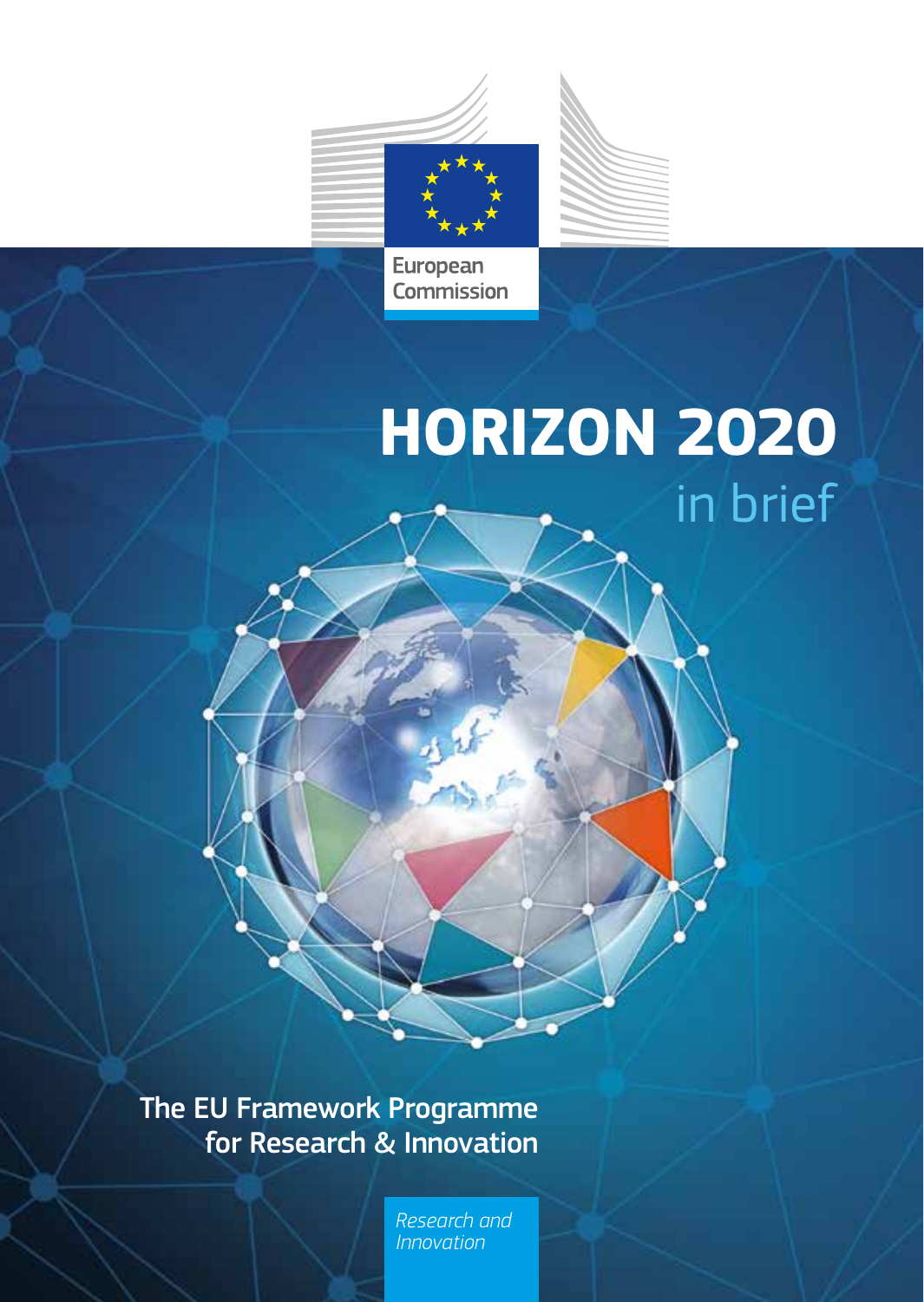## EUROPE DIRECT is a service to help you find answers to your questions about the European Union

Freephone number (\*):

## 00 800 6 7 8 9 10 11

(\*) Certain mobile telephone operators do not allow access to 00 800 numbers or these calls may be billed

## LEGAL NOTICE

More information on the European Union is available on the Internet (http://europa.eu). Cataloguing data can be found at the end of this publication.

Luxembourg: Publications Office of the European Union, 2014

ISBN: 978-92-79-33057-5 doi:10.2777/3719

© European Union, 2014 Reproduction of content other than photographs is authorised provided the source is acknowledged.

*Cover page image* (from top left to bottom right) *– World Map*: © ag visuell, #16440826, 2011; *Transparent Glass Sphere*: © Sean Gladwell, #6018533, 2011; *Earth inside planet earth Sunrise:* © JLV Image Works, #7136232, 2011; *Earth inside the world map:* © LwRedStorm, #3348265, 2011. *Background pattern*: © ESN, 2013; *pages 17, 24, 27*: © Fotolia.com, 2013. *Image page 2*: © fotogestoeber, #39516950; page 9: © ra2 studio, #31382002; page 12: © Naeblys, #56186859; page 15: © rolffimages, #42688016; page 18: © apops, #49969052; page 23: @ Sergey Nivens, #55704351; page 24: *bulbs* © Photobank, #20486186, *fish* © Monika Wisniewska, #3911496; page 27: © anyaivanova, #55314607; page 29: © michaeljung, #54396101, 2013. Source: Fotolia.com.

## EUROPEAN COMMISSION

Directorate-General for Research and Innovation Directorate A – Policy Development & Coordination Unit A.1 – Internal & External communication

E-mail: RTD-PUBLICATIONS@ec.europa.eu

European Commission B-1049 Brussels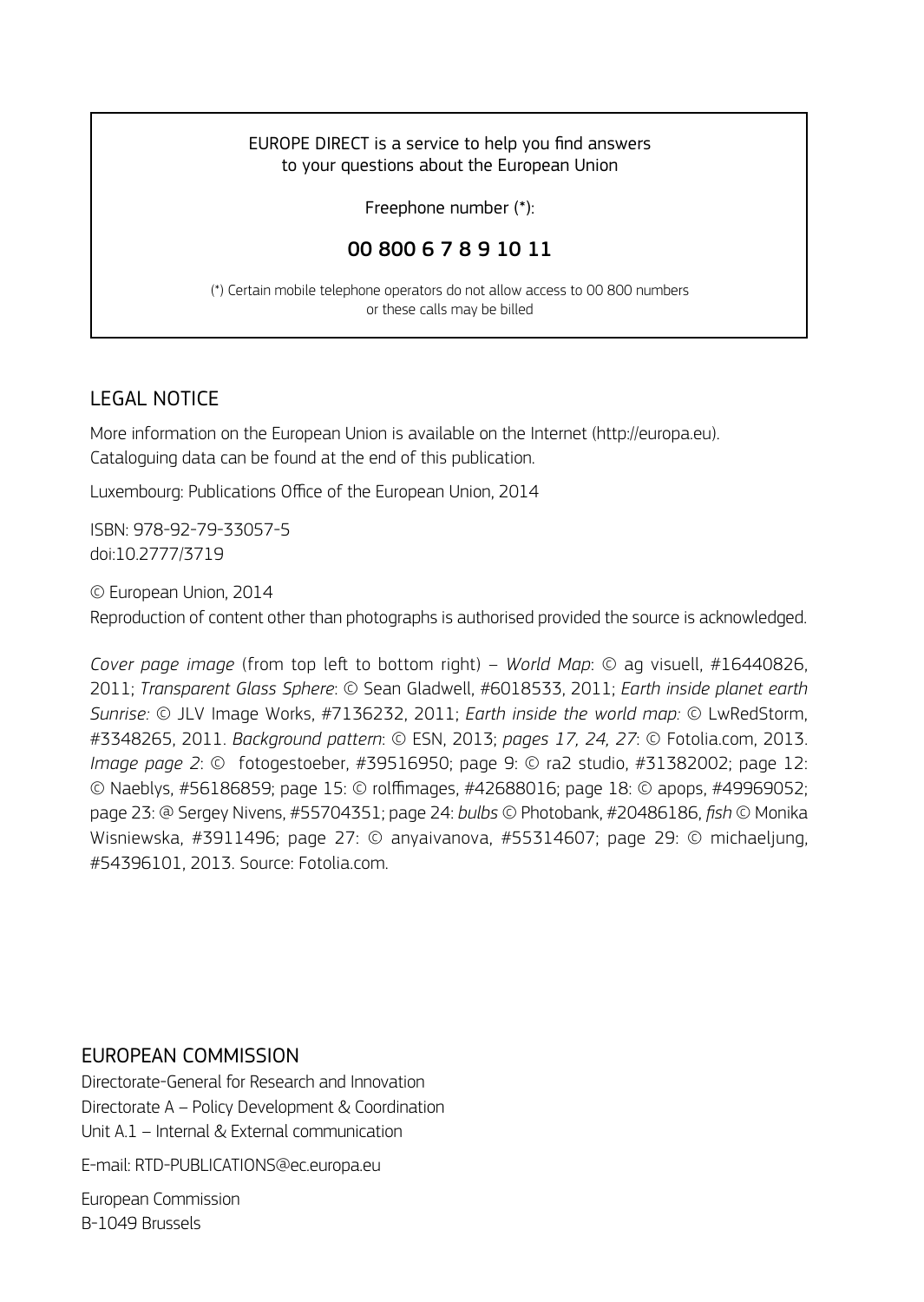EUROPEAN COMMISSION

## **HORIZON 2020** in brief

## The EU Framework Programme for Research & Innovation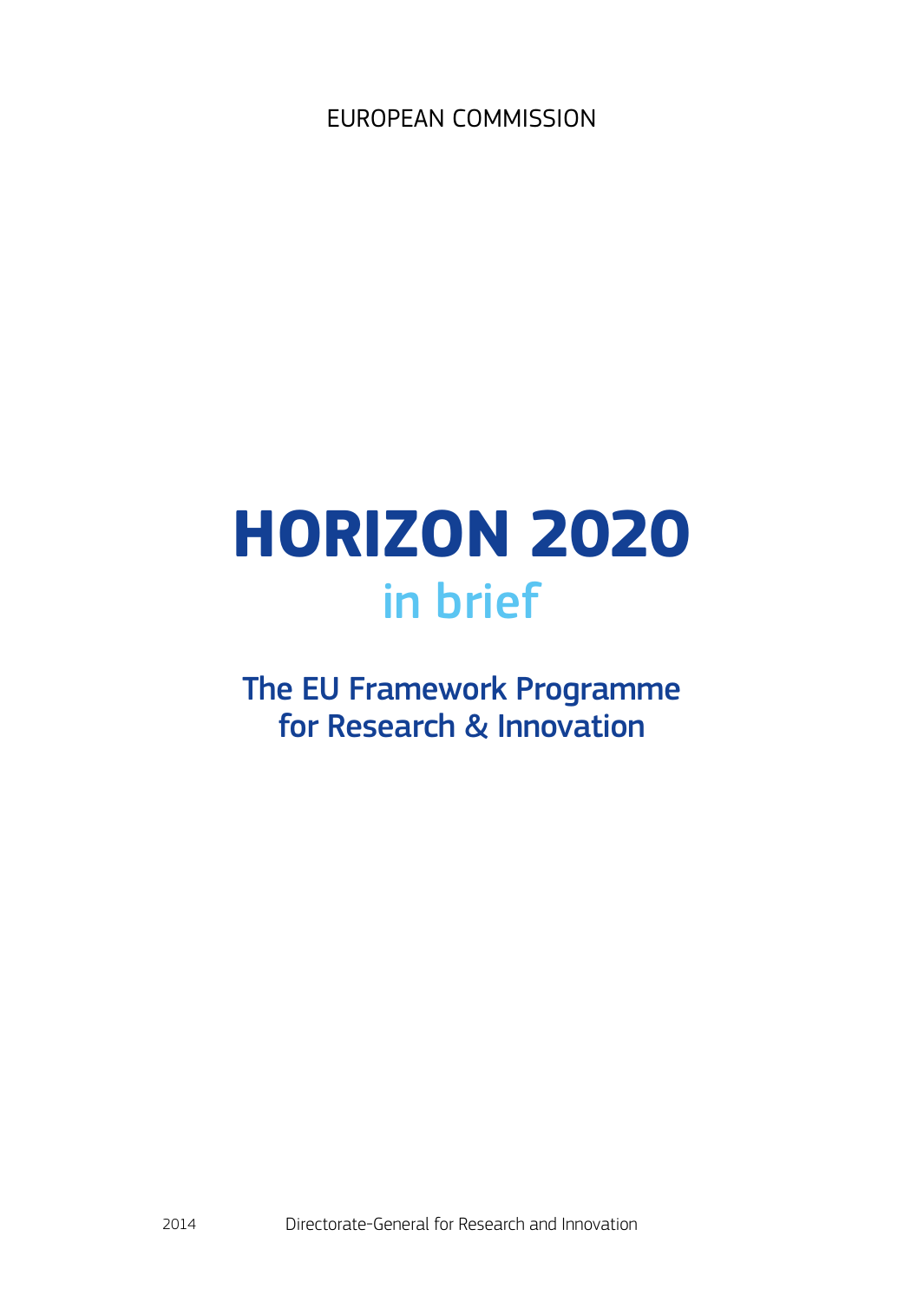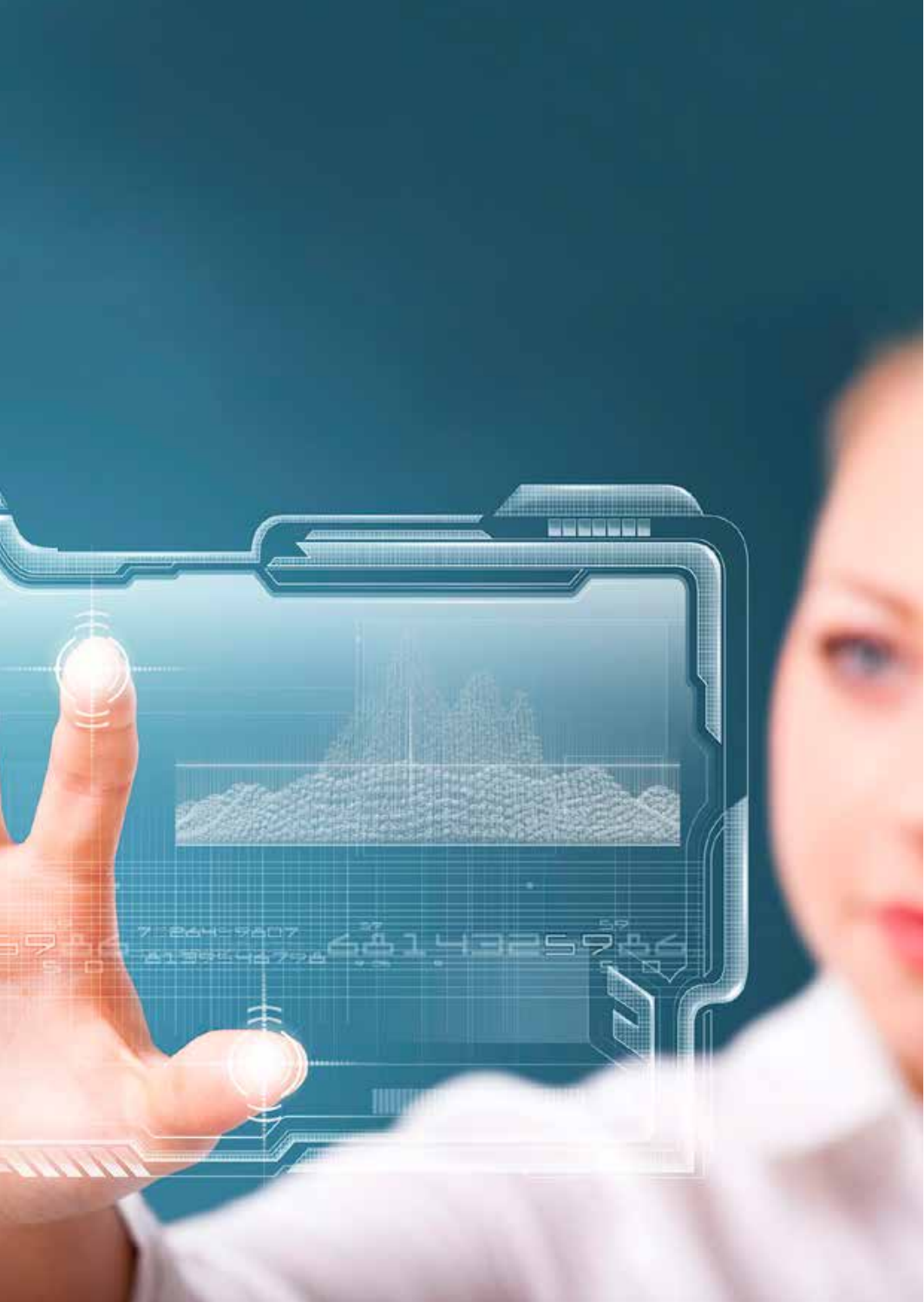

| Introduction                                                     | 4  |
|------------------------------------------------------------------|----|
| Getting to know Horizon 2020                                     | 6  |
| Excellent science                                                | 7  |
| Industrial leadership                                            | 9  |
| Societal challenges                                              | 11 |
| Spreading excellence and widening participation                  | 16 |
| Science with and for society                                     | 17 |
| Innovation actions in Horizon 2020                               | 17 |
| Social Sciences and Humanities                                   | 18 |
| Nuclear research for all citizens                                | 19 |
| Science for policy - the role of the Joint Research Centre (JRC) | 19 |
| How it works                                                     | 20 |
| Who may apply?                                                   | 21 |
| Action types                                                     | 22 |
| Funding rates                                                    | 25 |
| Checks and audits                                                | 25 |
| Access rights                                                    | 26 |
| Sharing results while protecting IPR                             | 26 |
| Ethics and research                                              | 27 |
| Other sources of funding through Horizon 2020                    | 27 |
| Thinking European – and globally                                 | 30 |
| Borderless research                                              | 31 |
| Open to the world                                                | 31 |
| How to apply                                                     | 32 |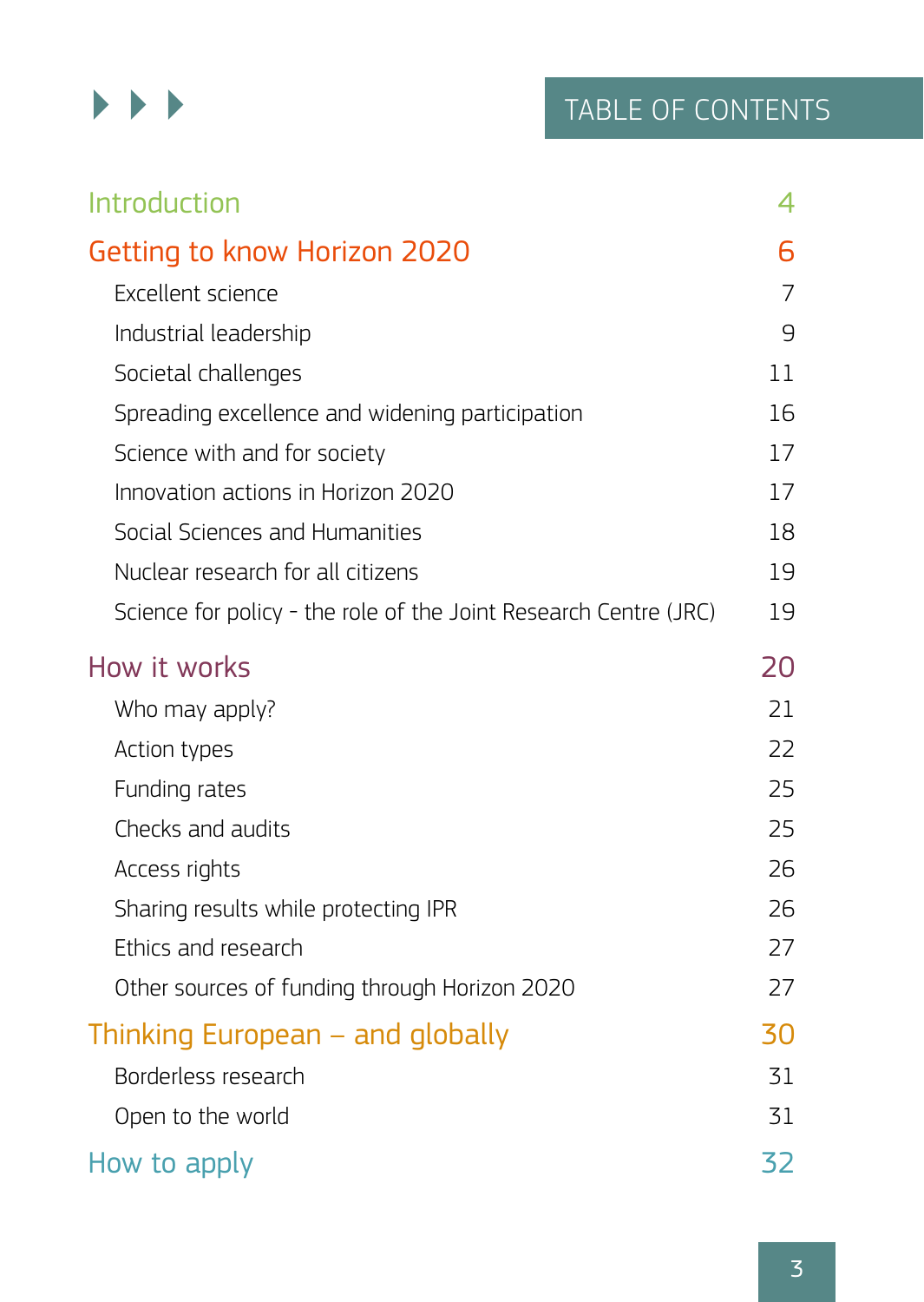## Introduction Introduction

HORIZON 2020 in brief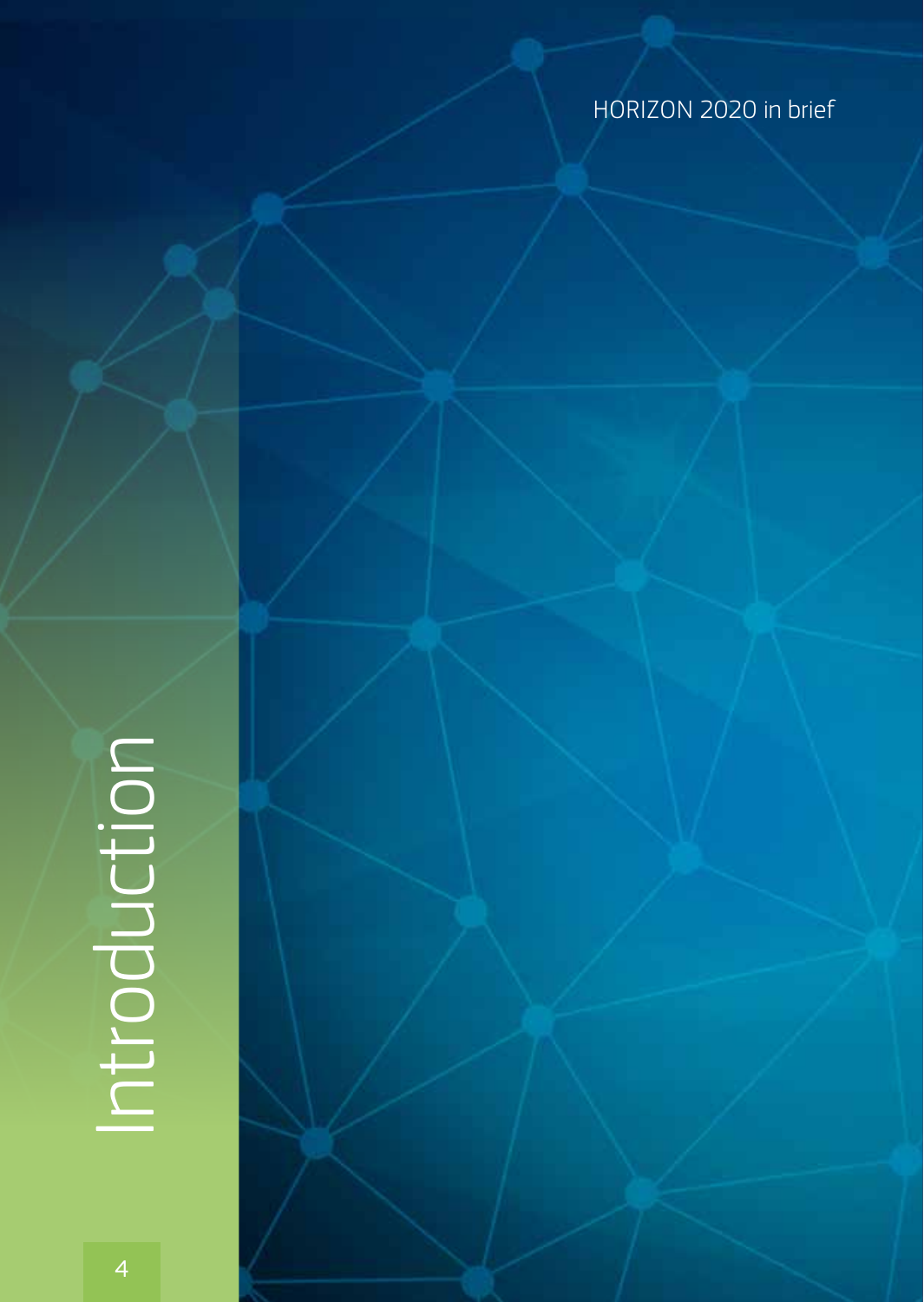## Horizon 2020 – delivering excellent science for Europe

Horizon 2020 is the biggest EU research and innovation programme ever. It will lead to more breakthroughs, discoveries and world-firsts by taking great ideas from the lab to the market. Almost €80 billion<del>'</del> of funding is available over 7 years (2014 to 2020) – in addition to the private and national public investment that this money will attract.

Horizon 2020 has the political backing of Europe's leaders and the Members of the European Parliament. They agreed that investment in research and innovation is essential for Europe's future and so put it at the heart of the Europe 2020 strategy for smart, sustainable and inclusive growth. Horizon 2020 is helping to achieve this by coupling research to innovation and focusing on three key areas: excellent science, industrial leadership and societal challenges. The goal is to ensure Europe produces world-class science and technology that drives economic growth.

EU research funding under previous framework programmes has already brought together scientists and industry both within Europe and from around the world to find solutions to a vast array of challenges. Their innovations have improved lives, helped protect the environment and made European industry more sustainable and competitive. Horizon 2020 is open to participation by researchers from all over the world.

Their experience has been essential for the development of this pioneering programme – the Commission collected their feedback and took into account recommendations from the Member States and the European Parliament, as well as lessons learned during earlier programmes. The message was clear – make Horizon 2020 simpler for users – and it is!

*<sup>1)</sup> All figures are quoted in current prices*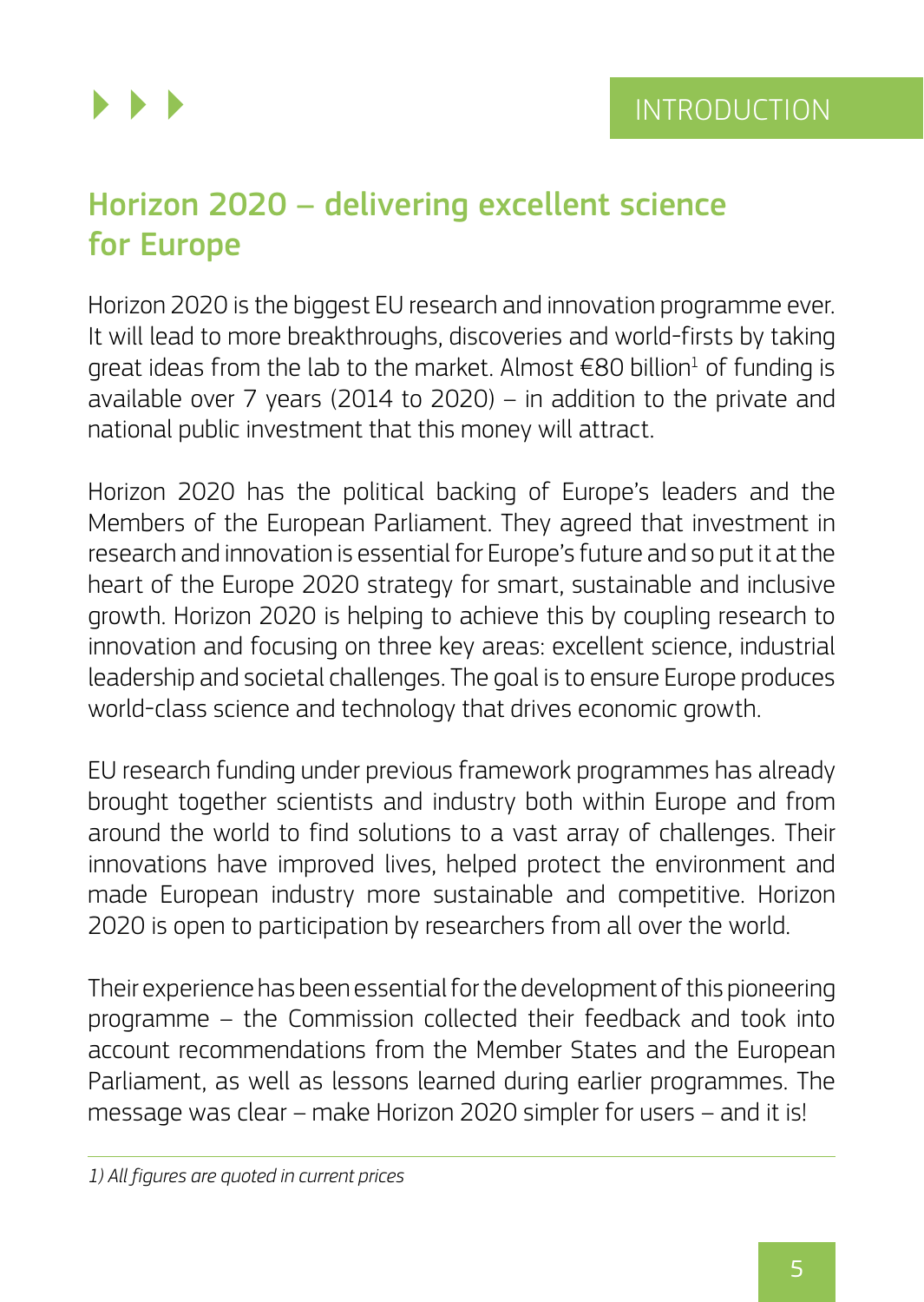# Getting to know Horizon 2020 Getting to know Horizon 2020

HORIZON 2020 in brief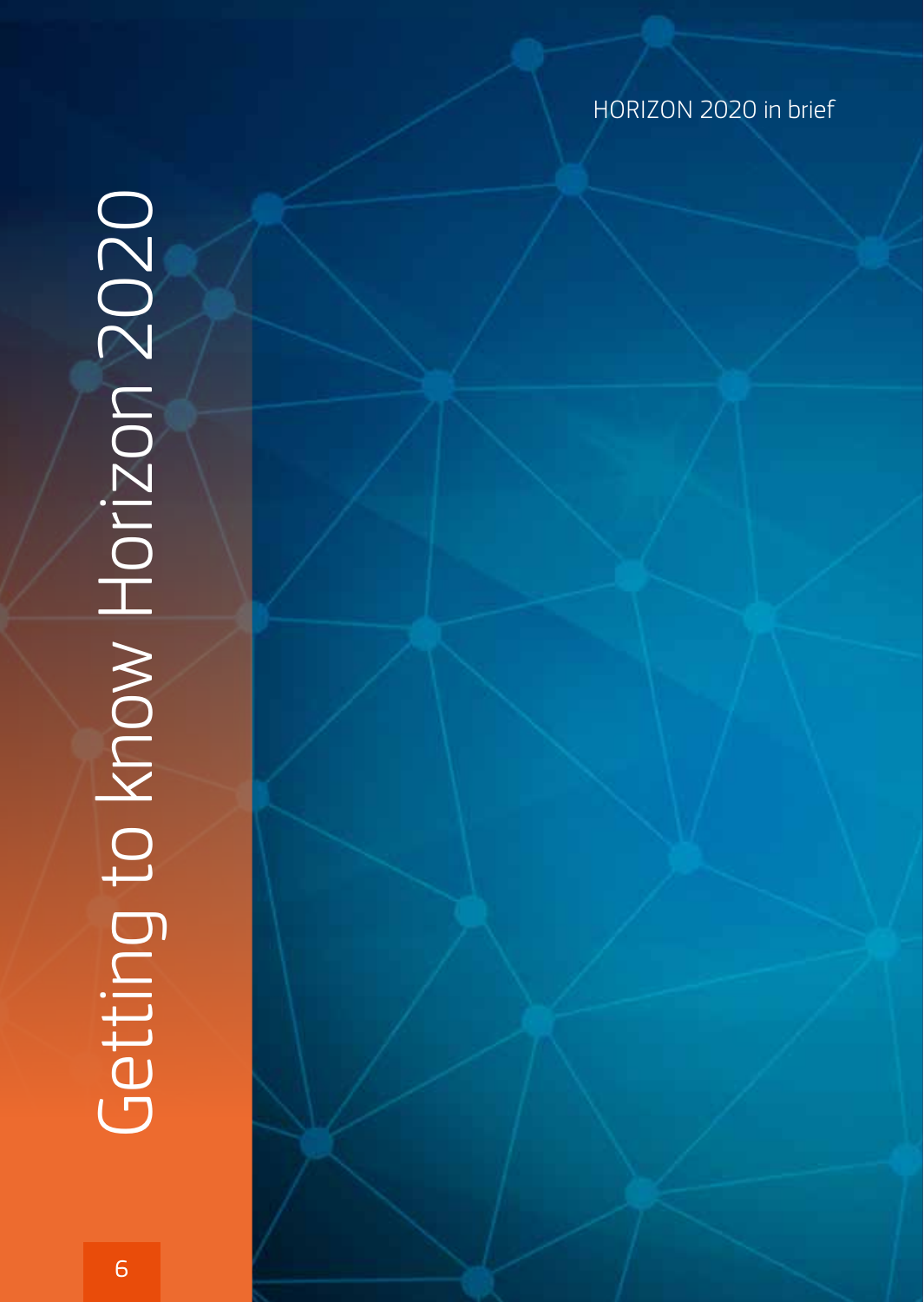*Excellent science, competitive industry and tackling societal challenges are at the heart of Horizon 2020. Targeted funding will help to ensure that the best ideas are brought to the market faster – and are used in our cities, hospitals, factories, shops and homes as quickly as possible.*

## ▶ Excellent science

Horizon 2020 will bolster the EU's position as a world leader in science, attracting the best brains and helping our scientists collaborate and share ideas across Europe. It will help talented people and innovative firms boost Europe's competitiveness, creating jobs along the way, and contributing to a higher standard of living – benefiting everyone.

## Frontier research funded by the European Research Council (ERC)

Some of today's most significant inventions are the result of our natural curiosity about the way the world works. Although curiosity driven research at the frontiers of knowledge is rarely explicitly in support of commercial products, its discoveries nonetheless stimulate countless innovations. However, frontier research is often the first area to face cuts in times of economic difficulty, which is why through the ERC the EU is boosting the level of investment. Excellence is the sole criterion here for EU funding, which is awarded to individual researchers or research teams.

## Funding: €13.095 billion

## Marie Skłodowska-Curie Actions

Training and career development helps produce leading researchers. Support is offered to young and experienced researchers to reinforce their career and skills through training, or periods of placement in another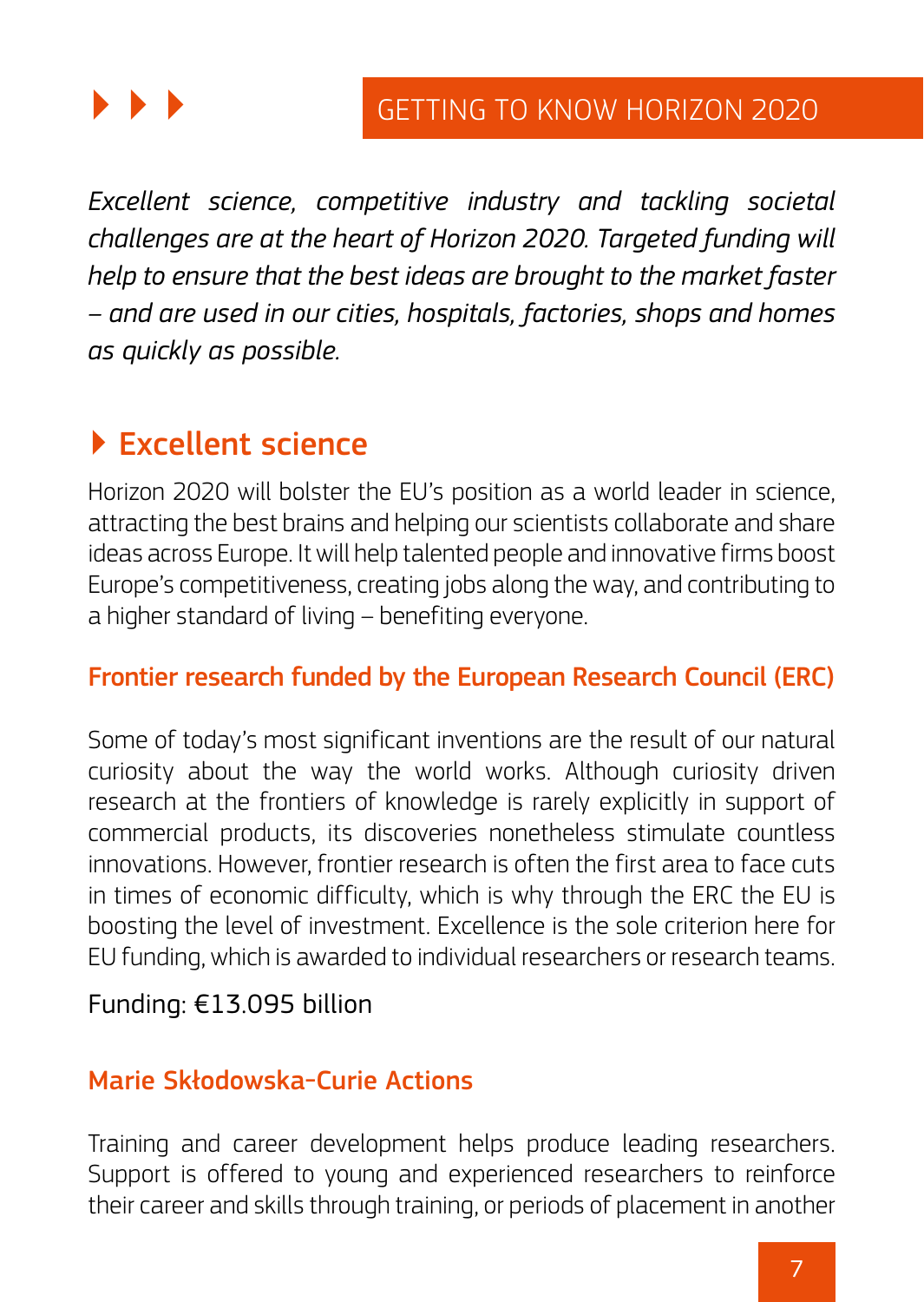country or in the private sector. This gives them new knowledge and experience to allow them to reach their full potential.

## Funding: €6.162 billion

## Future and emerging technologies

Staying at the cutting edge of new technologies will keep Europe competitive and create new, high-skilled jobs – and this means being proactive and thinking one step ahead of the crowd. EU funding is helping to make Europe the best possible environment for responsible and dynamic multi-disciplinary cooperation on new and future technologies.

## Funding: €2.696 billion

## World-class infrastructure

Research equipment can be so complex and costly that no single research team – or even country – can afford to buy or construct or operate it alone. Examples include: the high powered lasers that serve a diverse research community spanning medicine, materials sciences and biochemistry; specialised high-tech airplanes; or a monitoring station at the bottom of the sea, used for observing climate change.

These can cost millions of euro, and need the skills of the world's top experts. EU funding helps to pool resources for such large-scale projects, and provides Europe's researchers with access to the very latest, stateof-the-art infrastructure – making new and exciting research possible.

## Funding: €2.488 billion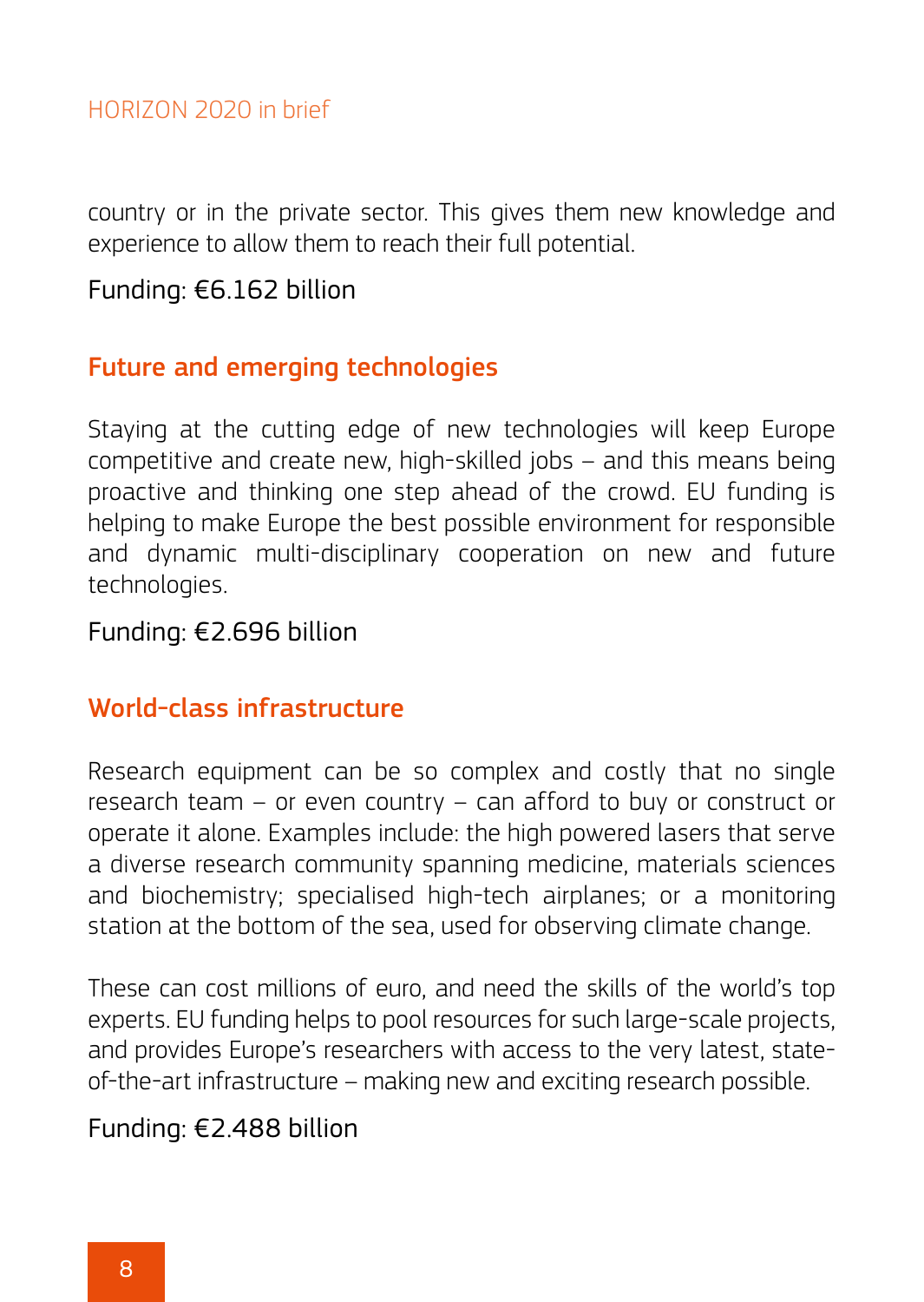



## ▶ Industrial leadership

To be the best at what it does, Europe needs to invest in promising and strategic technologies, such as those used in advanced manufacturing and micro-electronics. But public funding alone is not enough: the EU needs to encourage businesses to invest more in research, and target areas where they can work with the public sector to boost innovation.

Businesses gain by becoming more innovative, efficient and competitive. This in turn creates new jobs and market opportunities. Every  $\epsilon_1$ invested by the EU generates around €13 in added value for business. And increasing investment further to 3% of GDP by 2020 would create a further 3.7 million jobs!

## Leadership in enabling and industrial technologies

Horizon 2020 supports the ground-breaking technologies needed to underpin innovation across all sectors, including information and communication technology (ICT) and space. Key enabling technologies such as advanced manufacturing and materials, biotechnology and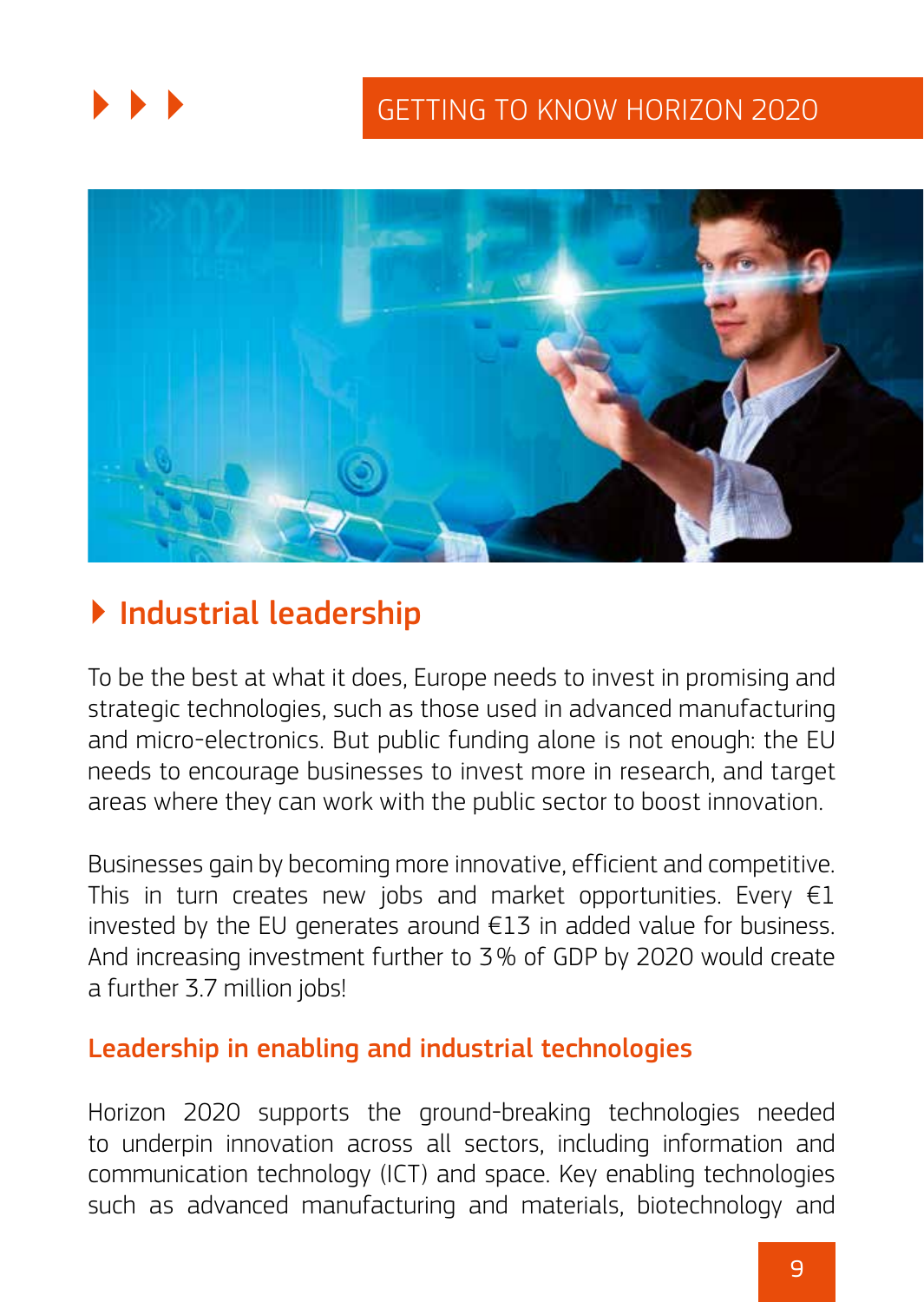nanotechnologies, are at the heart of game-changing products: smart phones, high performance batteries, light vehicles, nanomedicines, smart textiles and many more besides. European manufacturing industry is a key employer providing jobs for 31 million people across Europe.

## Funding: €13.557 billion

Small and medium enterprises (SMEs) – a key source of jobs and innovation – receive special attention in Horizon 2020. They can collaborate in projects as part of a consortium and can receive support through a dedicated instrument designed specifically for highly innovative smaller companies. The integrated and streamlined character of Horizon 2020 will boost SME participation to at least 20% (€8.65 billion) of the total combined budgets of the 'Leadership in enabling and industrial technologies' and the 'Societal Challenges' themes. The SME instrument will be pivotal in achieving this target by providing support to help single SMEs, or consortia of SMEs, assess the market viability of their ideas at the high-risk stage, and then to help them develop these ideas further. Funding is also available for business coaching and guidance on how to identify and attract private investors.

## Funding: At least €3 billion allocated to the SME instrument

## Access to risk finance

Innovative companies and other organisations often find it difficult to access financing for high-risk new ideas or their development. Horizon 2020 helps to fill this "innovation gap" through loans and guarantees. as well as by investing in innovative SMEs and small midcaps. This support acts as a catalyst to attract private finance and venture capital for research and innovation. It is estimated that every  $E1$  the EU invests generates €5 in additional finance.

## Funding: €2.842 billion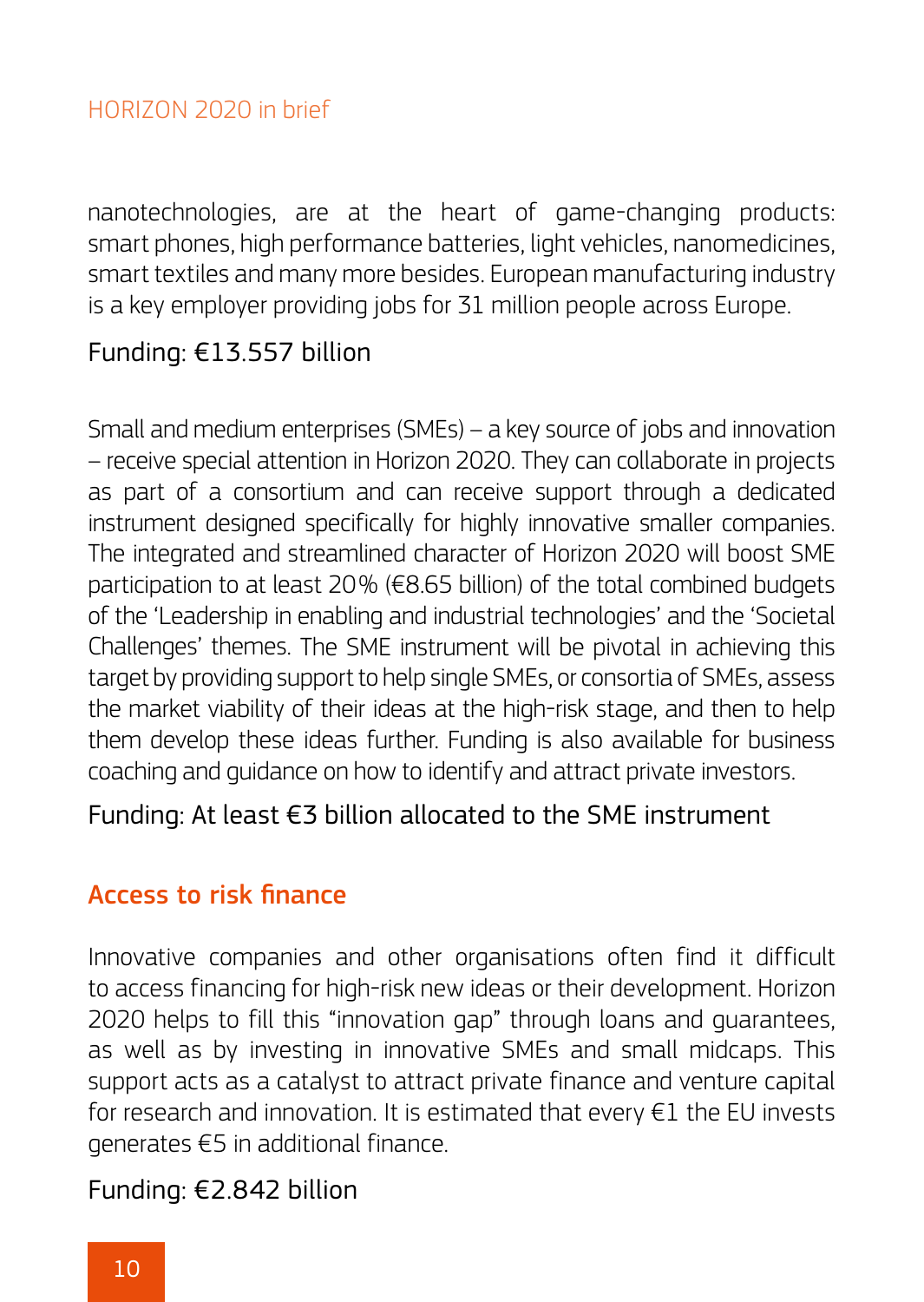## ▶ Societal challenges

The EU has identified seven priority challenges where targeted investment in research and innovation can have a real impact benefitting the citizen:

- $*$  Health, demographic change and wellbeing
- X Food security, sustainable agriculture and forestry, marine and maritime and inland water research and the bioeconomy
- X Secure, clean and efficient energy
- X Smart, green and integrated transport
- $*$  Climate action, environment, resource efficiency and raw materials
- $*$  Europe in a changing world inclusive, innovative and reflective societies
- X Secure societies protecting freedom and security of Europe and its citizens.

## Health and wellbeing

Everyone wants a long, happy and healthy life, and scientists are doing their best to make this possible. They are tackling some of the major current health issues as well as emerging threats such as the increasing impact of Alzheimer's disease, diabetes and antibiotic-resistant 'superbugs'. Investment in health research and innovation will help us stay active, develop new, safer and more effective treatments and help keep our health and care systems viable. It will give doctors the tools they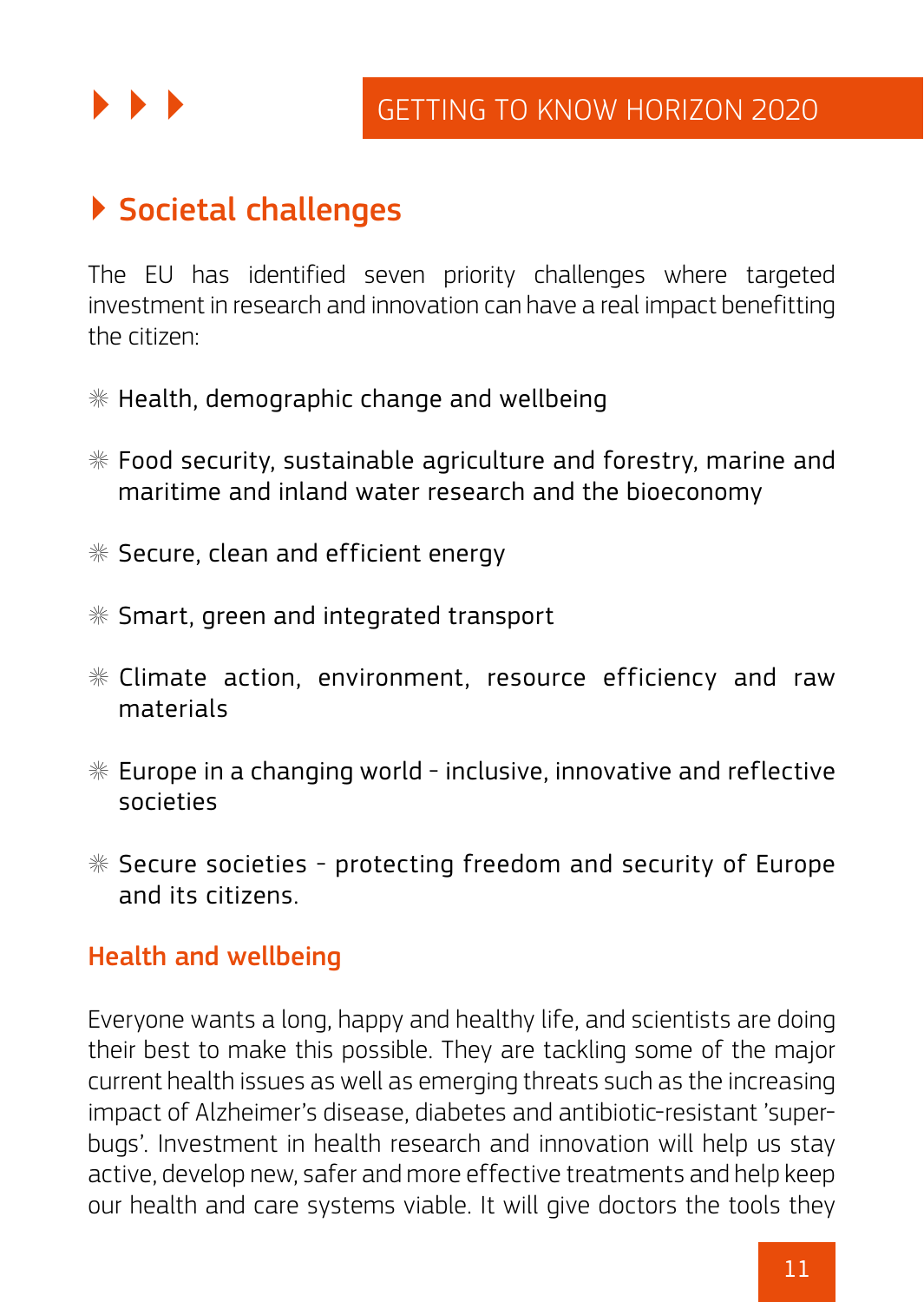## Horizon 2020 in brief



need for more personalised medicine, and it will step up prevention and treatment of chronic and infectious diseases.

Funding: €7.472 billion

## Food security and sustainable use of biological resources

With the world population set to reach nine billion by 2050 we need to find ways to radically change our approach to production, consumption, processing, storage, recycling and waste disposal while minimising the environmental impact. This will include balancing the use of renewable and non-renewable resources from land, seas and oceans, transforming waste into valuable resources, and the sustainable production of food, feedstuffs, bio-based products and bioenergy. In the EU, agriculture and forestry and the food and bio-based industry sectors altogether employ 22 million people and play a key role in rural development and the management of Europe's natural heritage.

## Funding: €3.851 billion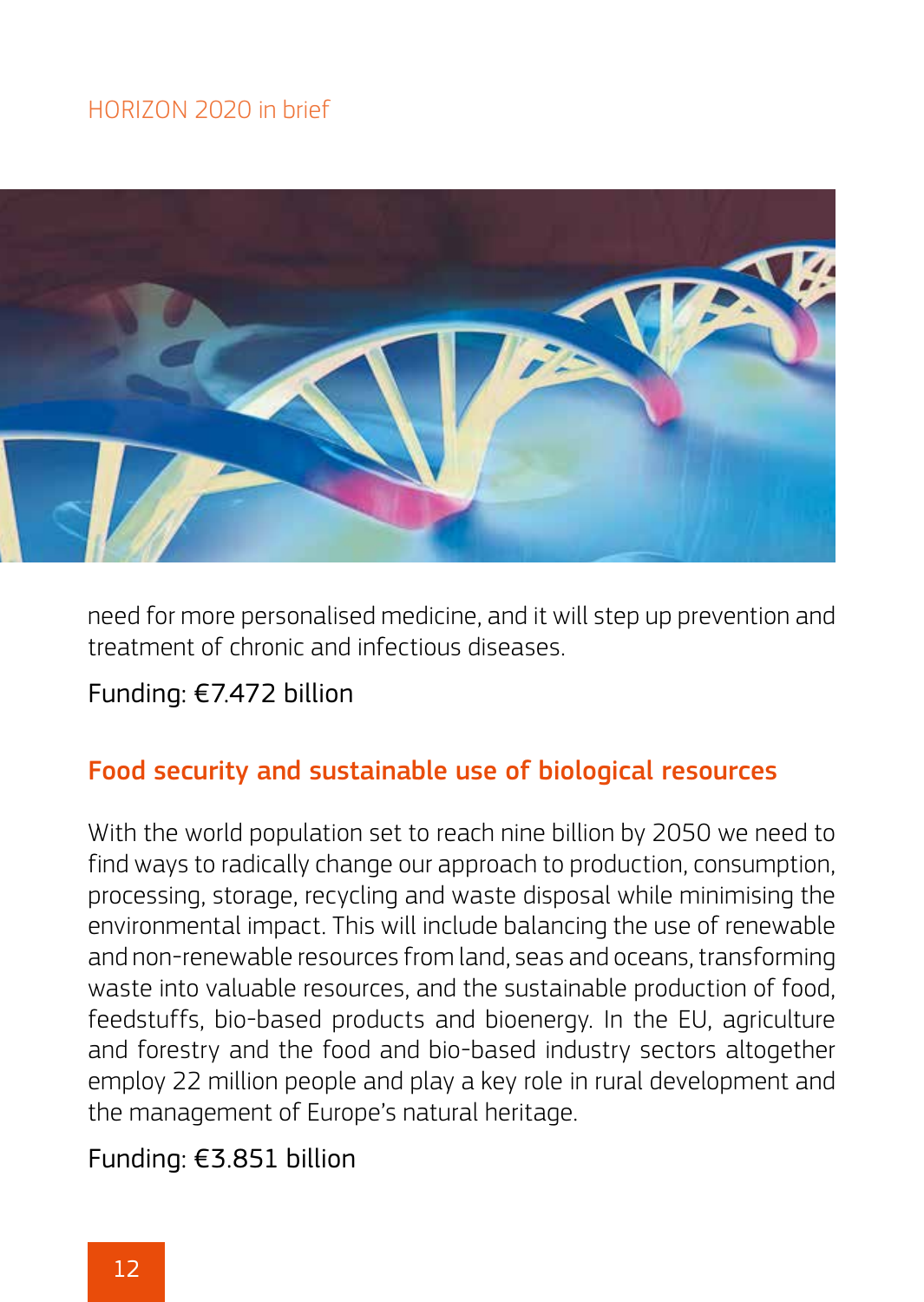

## Sustainable energy

Energy drives the modern economy but even just maintaining our standard of living requires a huge amount of energy. As the world's second-largest economy. Furope is over-dependent on the rest of the globe for its energy – energy derived from fossil fuels that accelerate climate change. The EU has, therefore, set itself ambitious climate and energy targets. EU funding through Horizon 2020 will play a key role in achieving these goals.

## Funding: €5.931 billion

## Green, integrated mobility

Mobility drives employment, economic growth, prosperity and global trade. It also provides vital links between people and communities. However, today's transport systems and the way we use them are unsustainable. We rely too heavily on shrinking stocks of oil, which makes us less energy secure. And transport-related problems – congestion, road safety, atmospheric pollution – impact on our daily lives and health. To address these issues Horizon 2020 is contributing to the creation of a sustainable transport system that is fit for a modern, competitive Europe.

## Funding: €6.339 billion

## Climate action, environment, resource efficiency and raw materials

The era of never-ending cheap resources is coming to an end: access to raw materials and clean water can no longer be taken for granted. Biodiversity and ecosystems are also under pressure. The solution is to invest now in innovation to support a green economy – an economy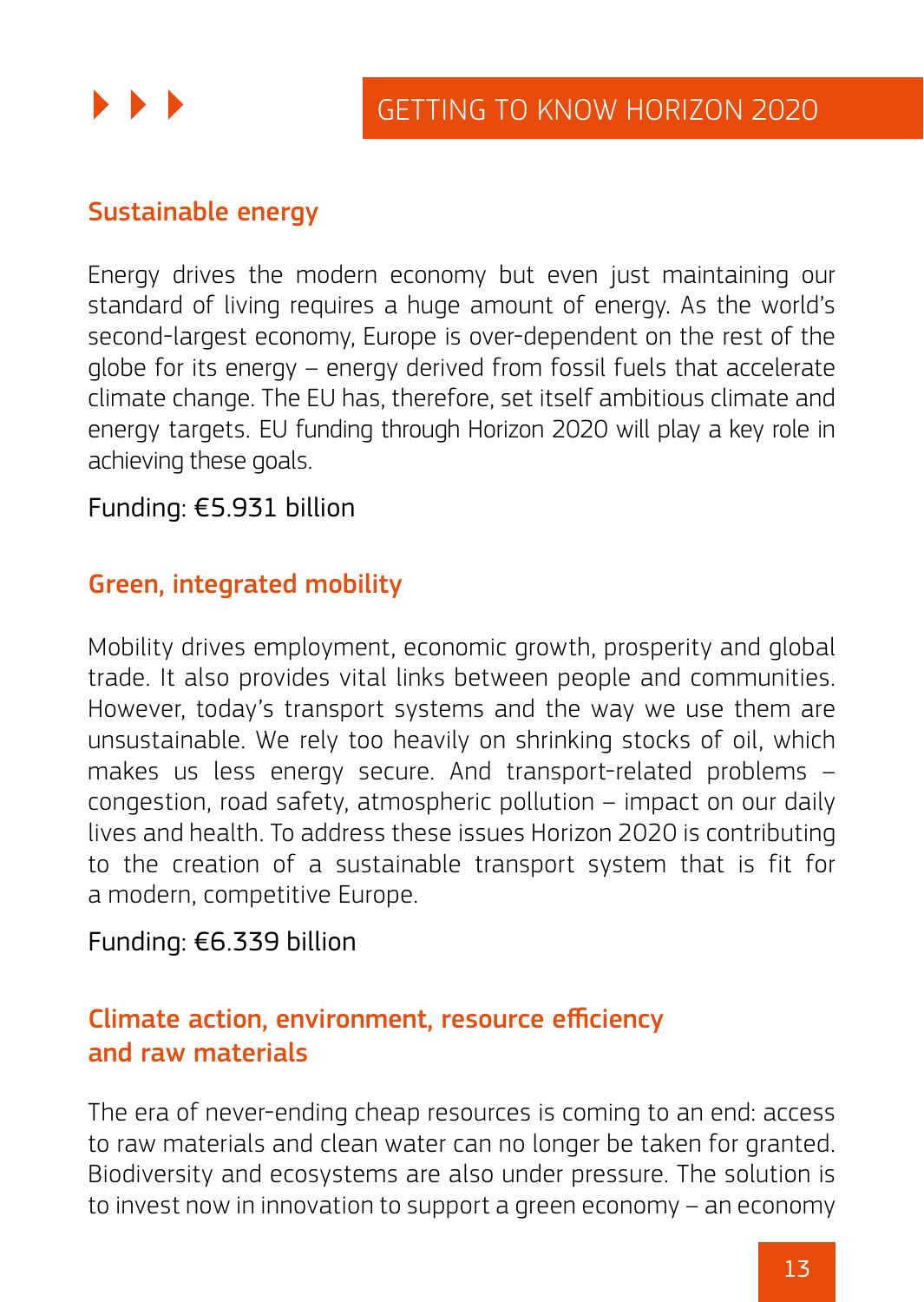that is in sync with the natural environment. Dealing with climate change is a cross-cutting priority in Horizon 2020 and accounts for 35% of the overall budget across the programme.

Waste and water are particular priorities. Waste is currently responsible for 2% of the EU's greenhouse gas emissions, while boosting growth in the water industry by just 1% could create up to 20 000 new jobs.

## Funding: €3.081 billion

## Europe in a changing world - inclusive, innovative and reflective societies

In 2011 around 80 million people were at risk of poverty in Europe. Significant numbers of young people – on whom our future depends – are not in education, work or training. These are just two examples of challenges that threaten the future of Europe and individuals in large sectors of society. Research and innovation can help, which is why Horizon 2020 is funding research on new strategies and governance structures to overcome prevailing economic instability and ensure Europe is resilient to future downturns, demographic change and migration patterns. Funding also supports new forms of innovation such as open innovation, business model innovation, public sector and social innovation to meet social needs. By supporting research and innovation on European heritage, identity, history, culture and Europe's role in the world, the EU is also building 'reflective societies' – in which shared values and their contribution to our joint future are explored.

## Funding: €1.309 billion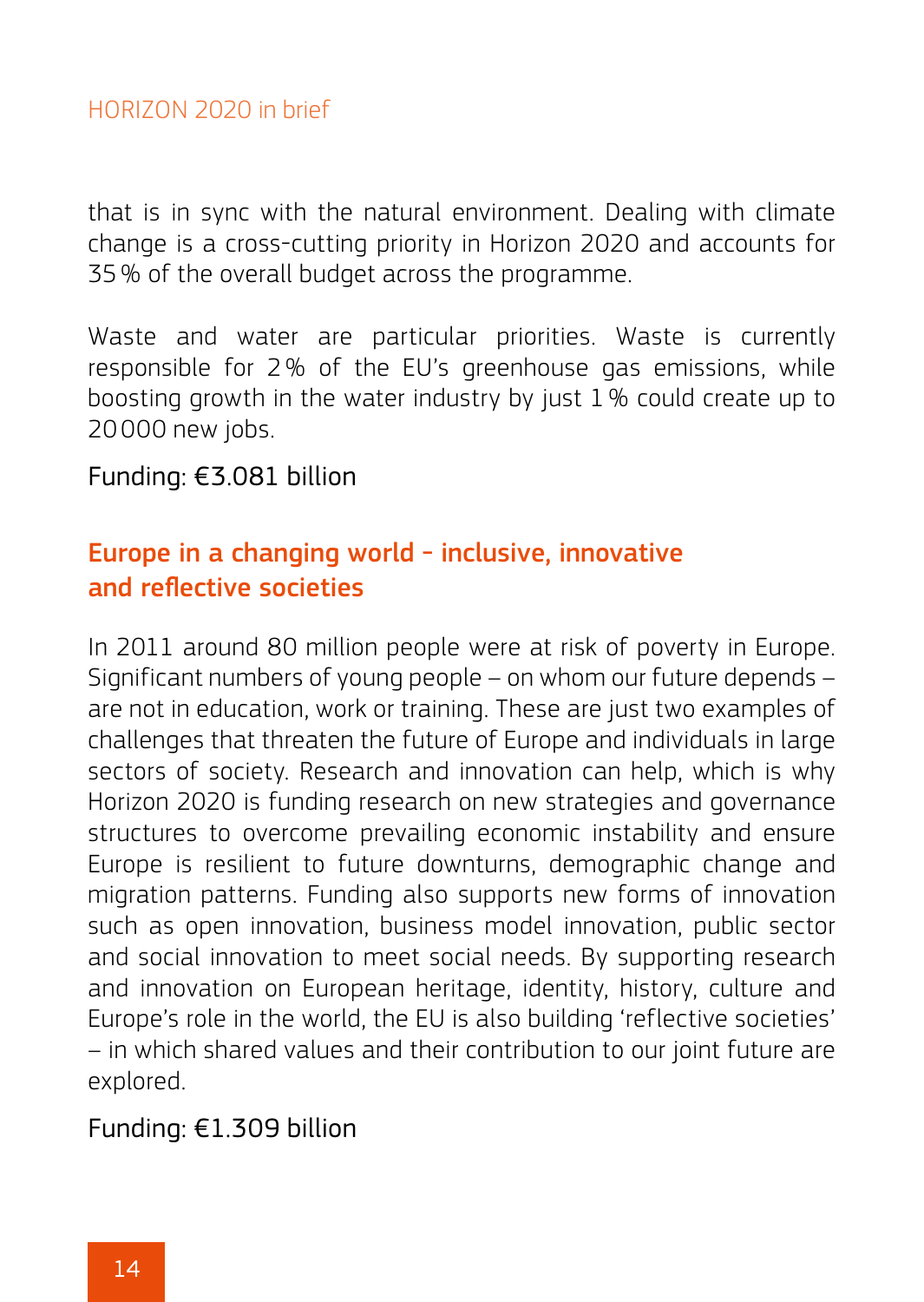



## Secure societies – protecting freedom and security of Europe and its citizens

Today, keeping citizens safe means fighting crime and terrorism, protecting communities from natural and man-made disasters, thwarting cyber-attacks and guarding against illegal trafficking in people, drugs and counterfeit goods. EU research and innovation is developing new technologies to protect our societies, while respecting privacy and upholding fundamental rights – two core values at the heart of EU security research. These technologies have a significant potential to stimulate economic activity through new products and services and create jobs.

## Funding: €1.695 billion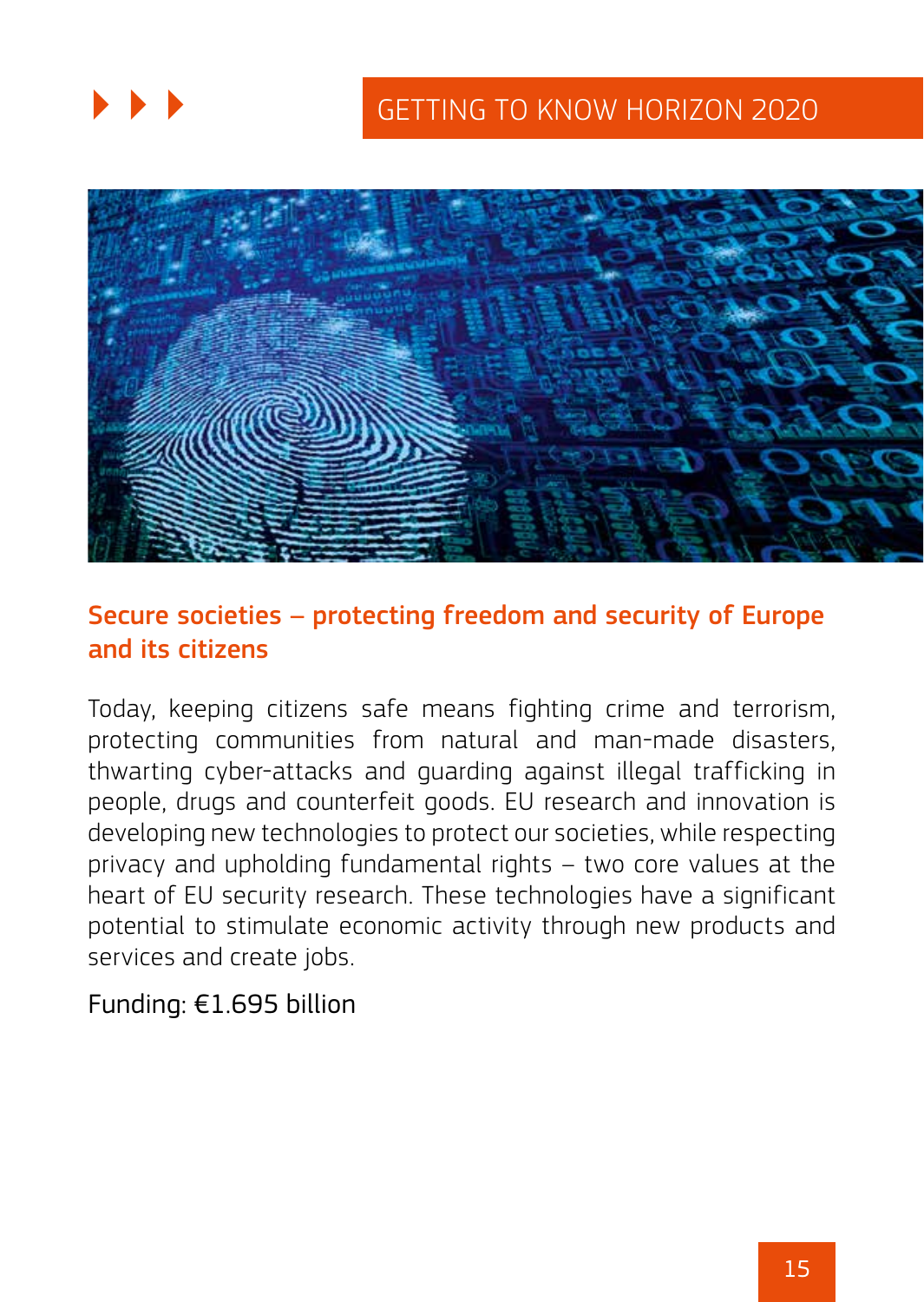## Horizon 2020 in brief

## ▶ Spreading excellence and widening participation

Research and innovation are crucial to economic prosperity and so measures are needed to ensure that the innovation performances of all Member States and their regions converge and improve. Experience shows that when economic crises constrain national budgets, disparities in innovation performance across Europe become more apparent. Exploiting the potential of Europe's talent pool and maximising and spreading the benefits of innovation across the Union is therefore the best way to strengthen Europe's competitiveness and its ability to address societal challenges in the future.

Specific measures under Horizon 2020 include:

- $*$  'Teaming' excellent research institutions with lower performing counterparts to create or upgrade centres of excellence
- X 'Twinning' institutions, including staff exchanges, expert visits and training courses
- X Establishing 'ERA Chairs' to attract outstanding academics to highpotential institutions
- X A Policy Support Facility to help improve national and regional research and innovation policies
- X Providing excellent researchers and innovators with better access to international networks
- **X** Strengthening the transnational networks of National Contact Points to provide information to those seeking support.

## Funding: €816 million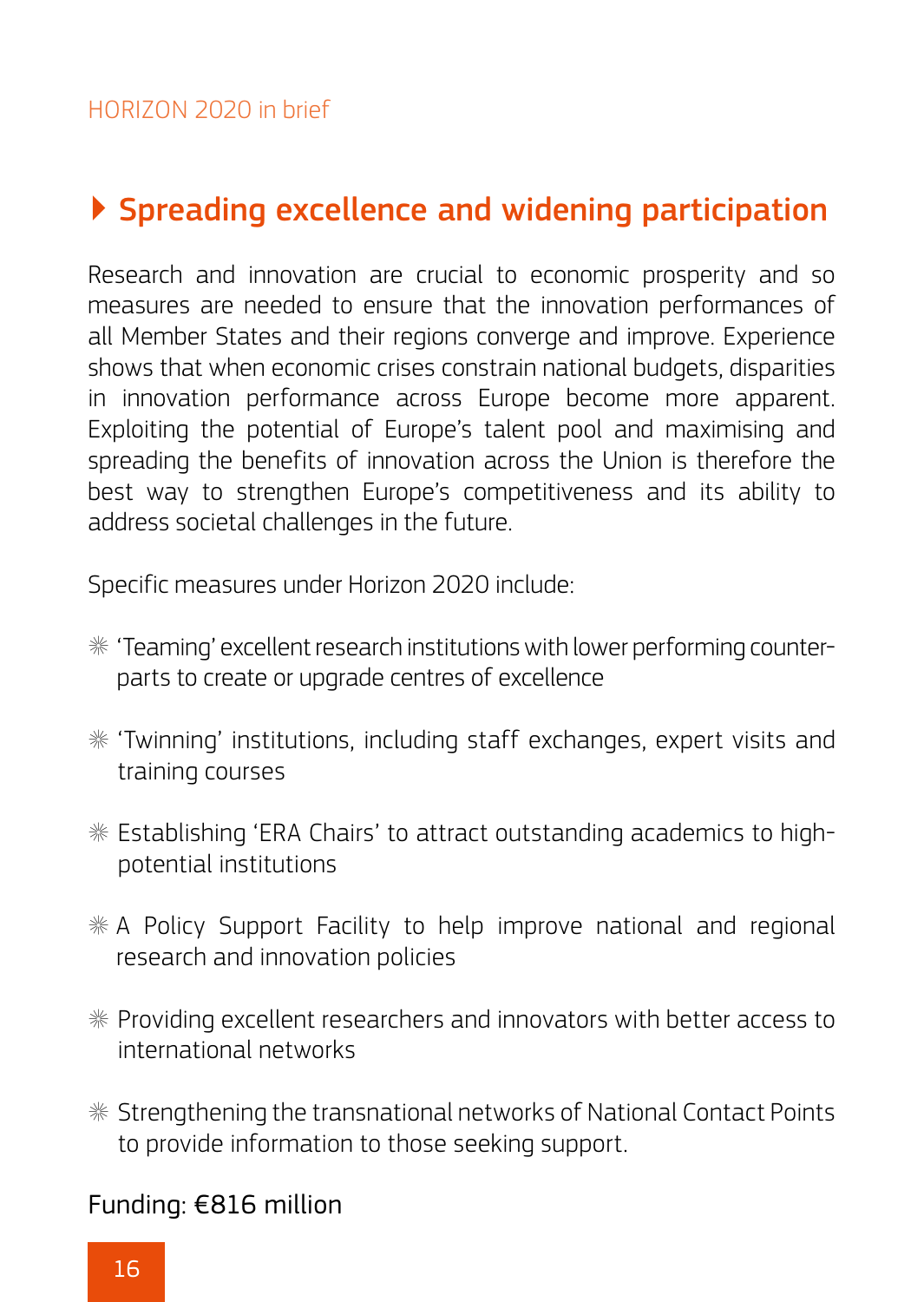## Synergies with other policies

A basic premise of the Europe 2020 strategy for smart, sustainable and inclusive growth is that all EU policies should work together to achieve its objectives. As regards research and innovation, the European Structural and Investment Funds are providing complementary support to Horizon 2020 to finance the upgrade of scientific infrastructure – from laboratory equipment to supercomputers, to high-speed data networks – and to boost research and innovation capacities where needed.

## ▶ Science with and for society

Effective cooperation between science and society is needed to recruit new talent for science and to marry scientific excellence with social awareness and responsibility. This means understanding the issues from all sides. Horizon 2020 is, therefore, supporting projects that involve the citizen in the processes that define the nature of the research that affects their everyday lives. Broader understanding between the specialist and non-specialist communities on objectives and the means for achieving them will maintain scientific excellence and allow society to share ownership of the results.

## Funding: €462 million

## ▶ Innovation actions in Horizon 2020

Substantial support for innovation is provided throughout Horizon 2020 for prototyping, testing, demonstrating, piloting, large-scale product validation and market replication. Significant support to demand side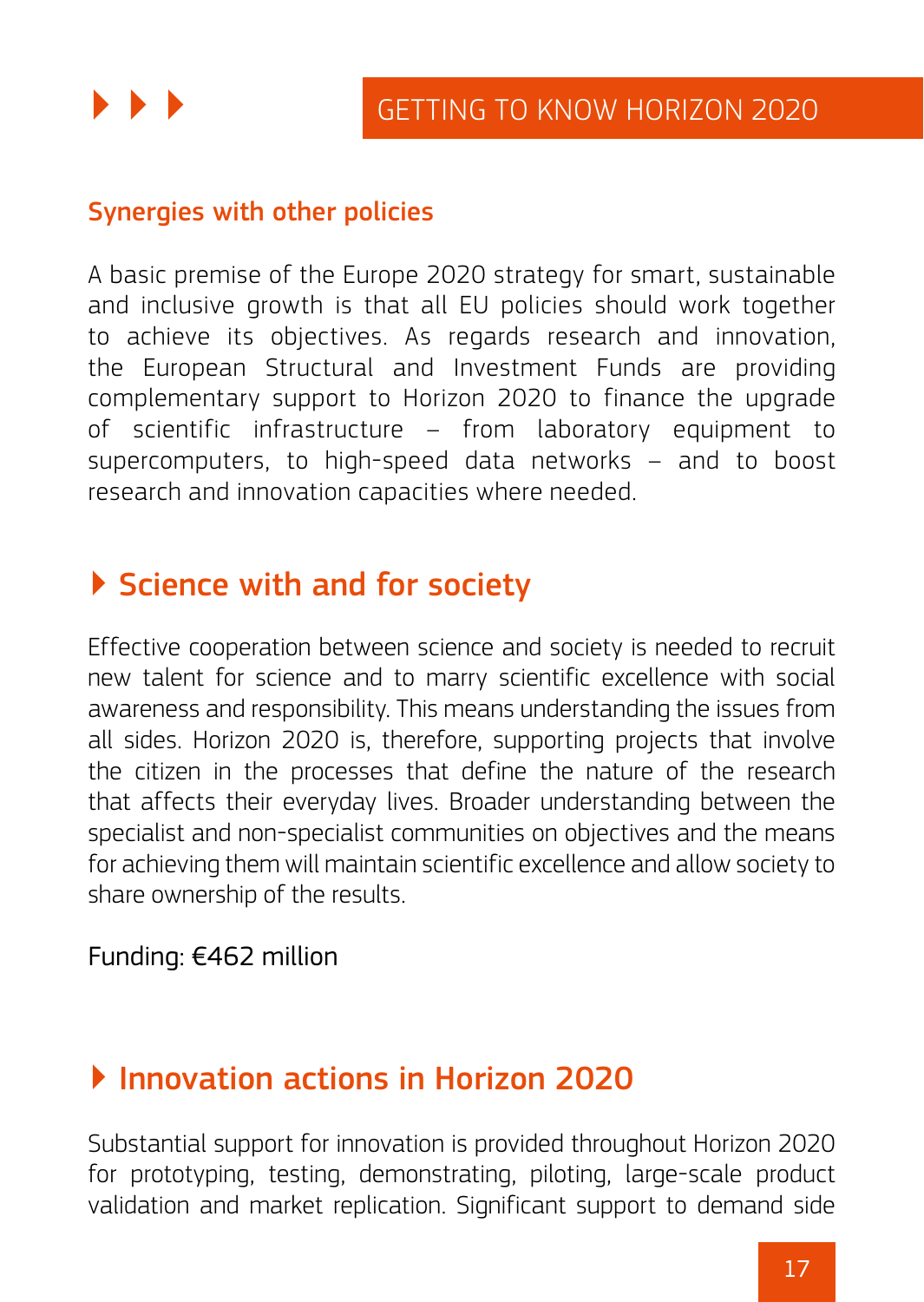approaches is another important feature, notably pre-commercial and first-commercial public procurement of innovation, as well as regulation to foster innovation and standard-setting. New forms of public sector innovation and social innovation as well as pilot actions for private sector services and products are also covered.

## ▶ Social Sciences and Humanities

As a cross-cutting issue of broad relevance, Social Sciences and Humanities (SSH) research is fully integrated into each of the general objectives of Horizon 2020. Embedding SSH research across Horizon 2020 is essential to maximise the returns to society from investment in science and technology. Integrating the socio-economic dimension into the design, development and implementation of research itself and of new technologies can help find solutions to societal problems. Indeed, the idea to focus Horizon 2020 around "Challenges" rather than disciplinary fields of research illustrates this new approach.

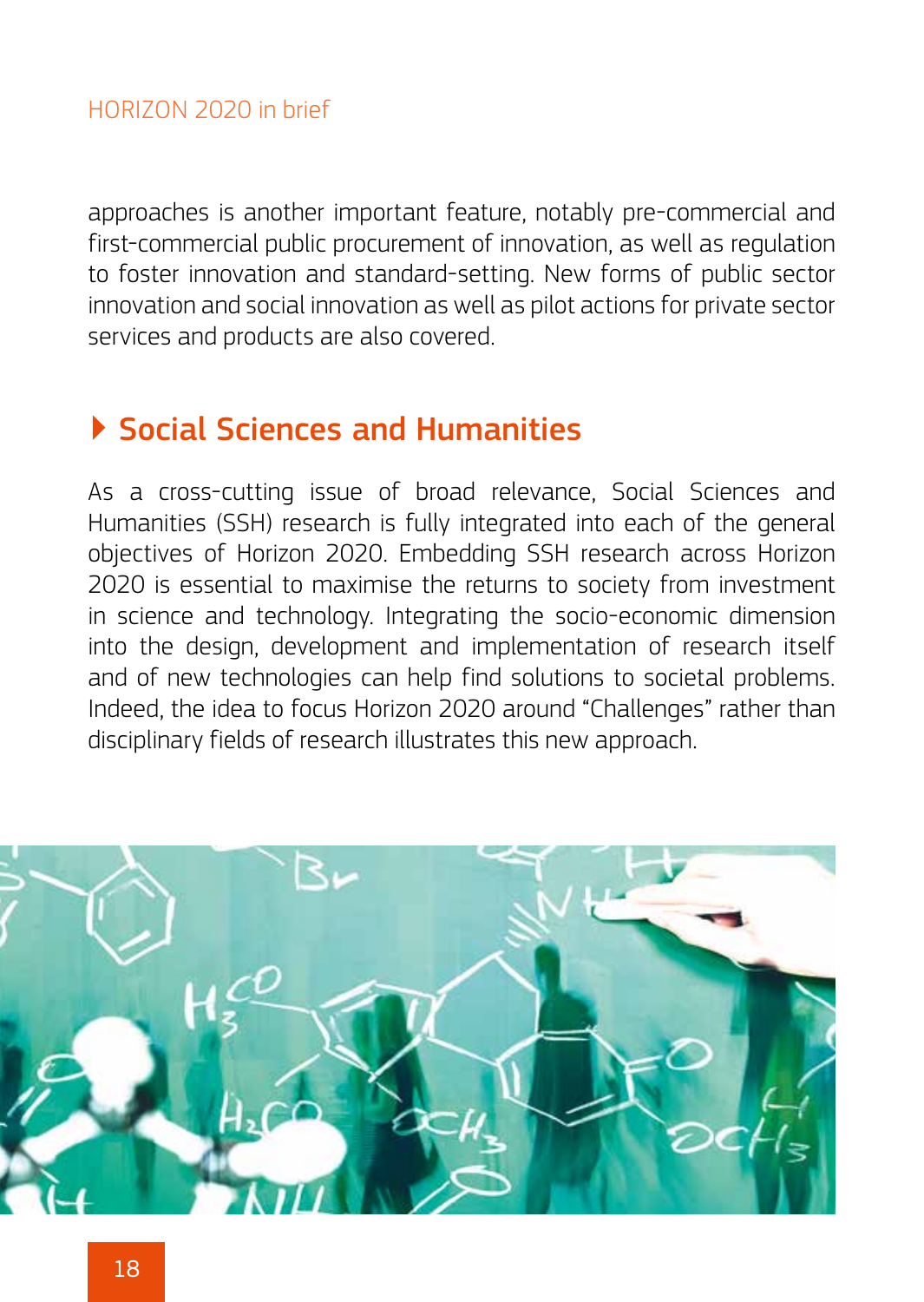## ▶ Nuclear research for all citizens

EU research on nuclear fission focuses on safety and security, medical research, radiation protection, waste management, industrial uses of radiation, and includes many other areas such as the use of radiation in the agricultural sector.

EU research on nuclear fusion aims at demonstrating that fusion can become a viable energy source for large-scale commercial exploitation within a reasonable timeframe, by gathering the efforts of all stakeholders into a unique European joint programme.

## Funding: €1.603 billion

## ▶ Science for policy – the role of the Joint Research Centre (JRC)

The Joint Research Centre is the Commission's in-house service providing independent, evidence-based scientific and technical support for EU policies. Its activities are funded through Horizon 2020 and many of its actions address the seven societal challenges. Through the research and training programme of the European Atomic Energy Community, the JRC also supports the EU's efforts to strengthen nuclear security, safety and radiation protection.

Further information: https://ec.europa.eu/jrc/.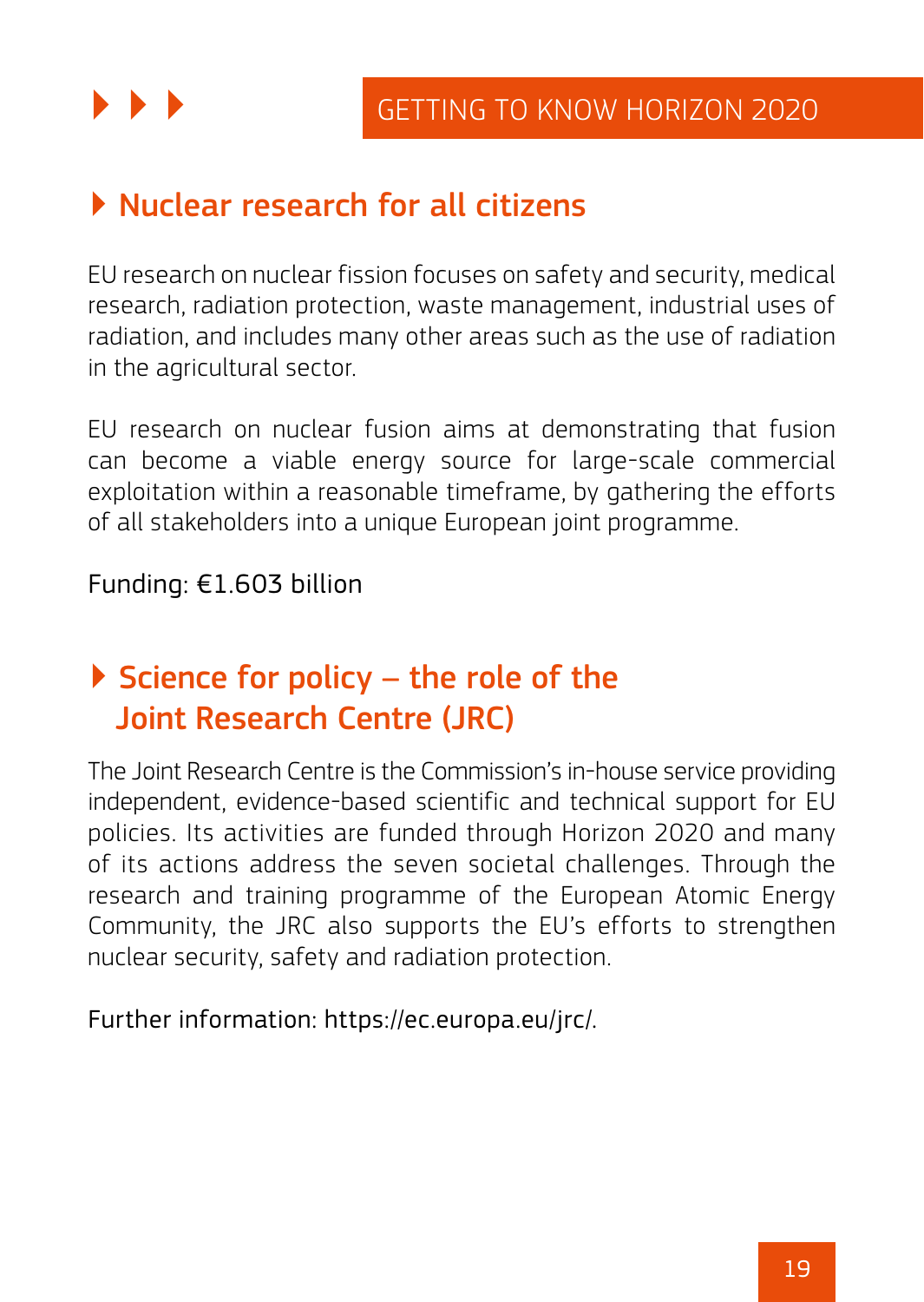## HORIZON 2020 in brief

## HOW it works a How it works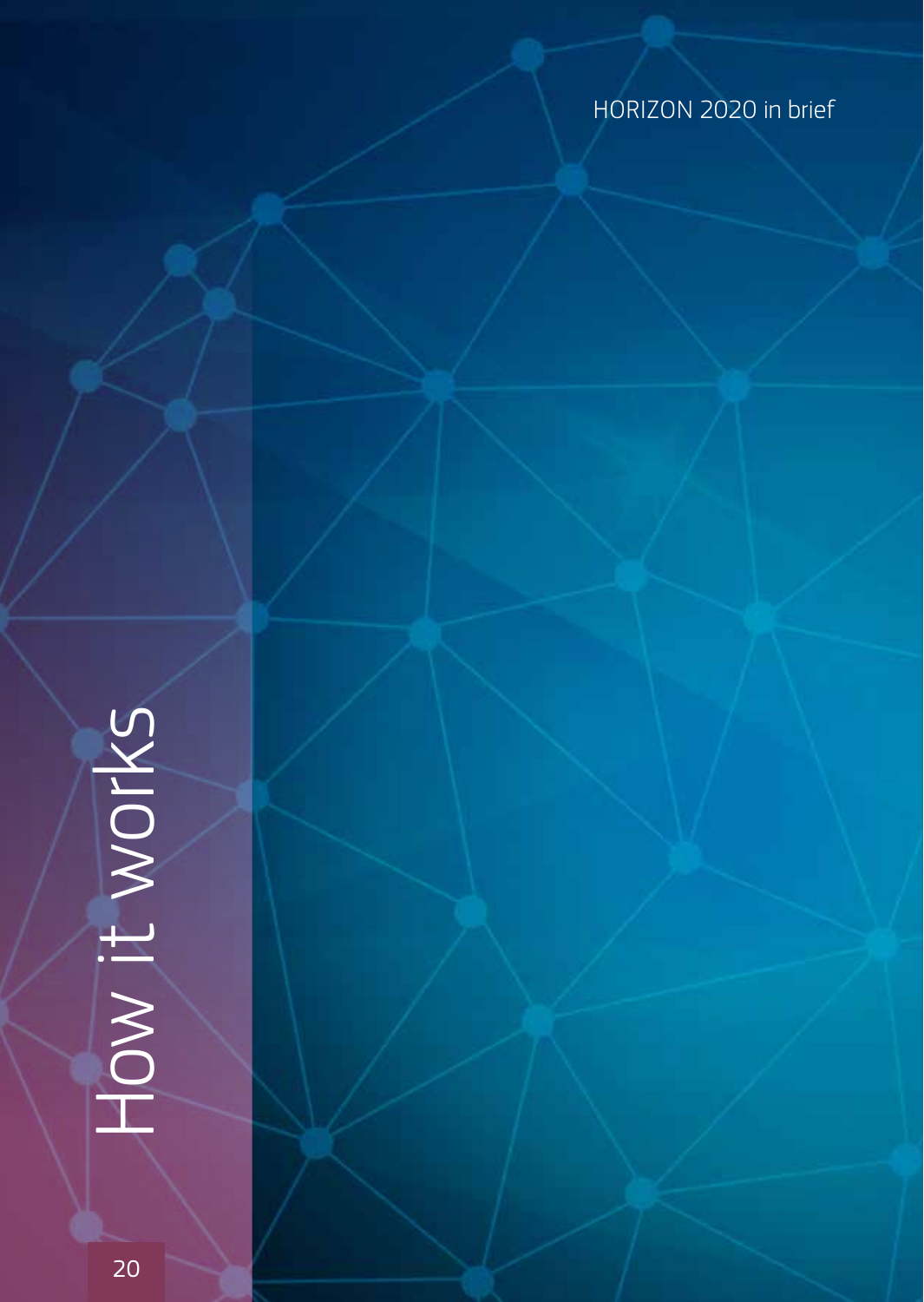

*Horizon 2020 is open to everyone. Under Horizon 2020 there is only one set of simplified rules and procedures to follow. This means that participants can focus on what is really important: research, innovation and results.*

*This focused approach makes sure new projects get off the ground quickly – and achieve results faster.*

*The rules are designed to guarantee fairness, protect participants and ensure public money is spent appropriately.*

## ▶ Who may apply?

- $*$  For standard research projects a consortium of at least three legal entities. Each entity must be established in an EU Member State or an Associated Country.
- X For other programmes European Research Council (ERC) (p.23), SME Instrument (p.24), the co-funding of national or public sector calls or programmes (p.28), coordination and support (p.23), training and mobility (p.24) – the minimum condition for participation is one legal entity established in a Member State or in an Associated Country.

Additional conditions may apply. Check the Work Programme for details (see p.33).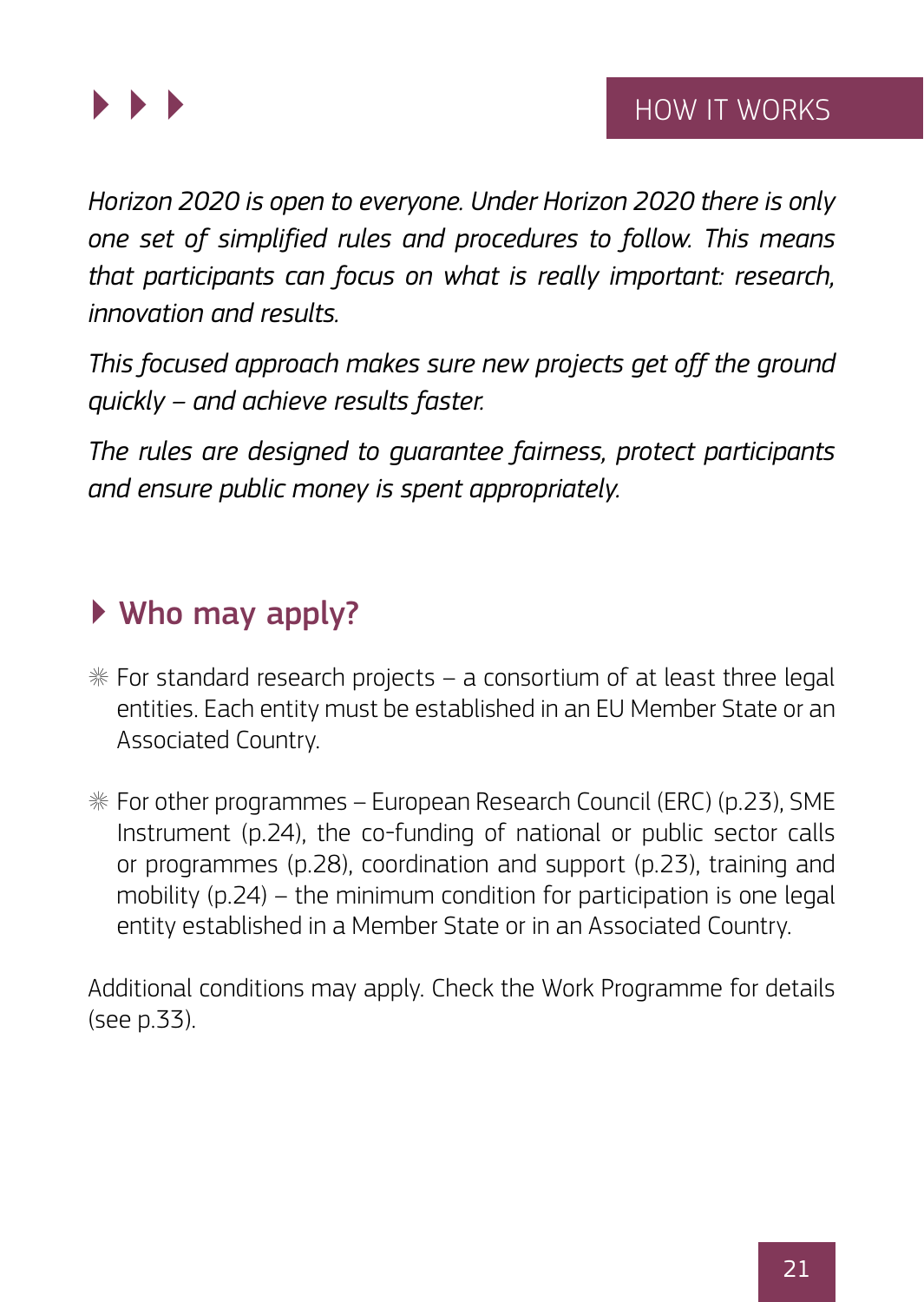## Horizon 2020 in brief

In general, legal entities established in any country and international organisations, may participate.

Agreements between the EU and individual governments have created a number of associated countries, where legal entities can participate in Horizon 2020 on an equal footing to those of EU Member States.

For a list of associated countries, see http://bit.ly/H2020AC.

Participating legal entities from other countries may also be able to get EU funding in certain circumstances.

See http://bit.ly/H2020IPC.

## ▶ Action types

## Research and innovation actions

Funding for research projects tackling clearly defined challenges, which can lead to the development of new knowledge or a new technology.

Who? Consortia of partners from different countries, industry and academia.

## Innovation actions

Funding is more focused on closer-to-the-market activities. For example, prototyping, testing, demonstrating, piloting, scaling-up etc. if they aim at producing new or improved products or services.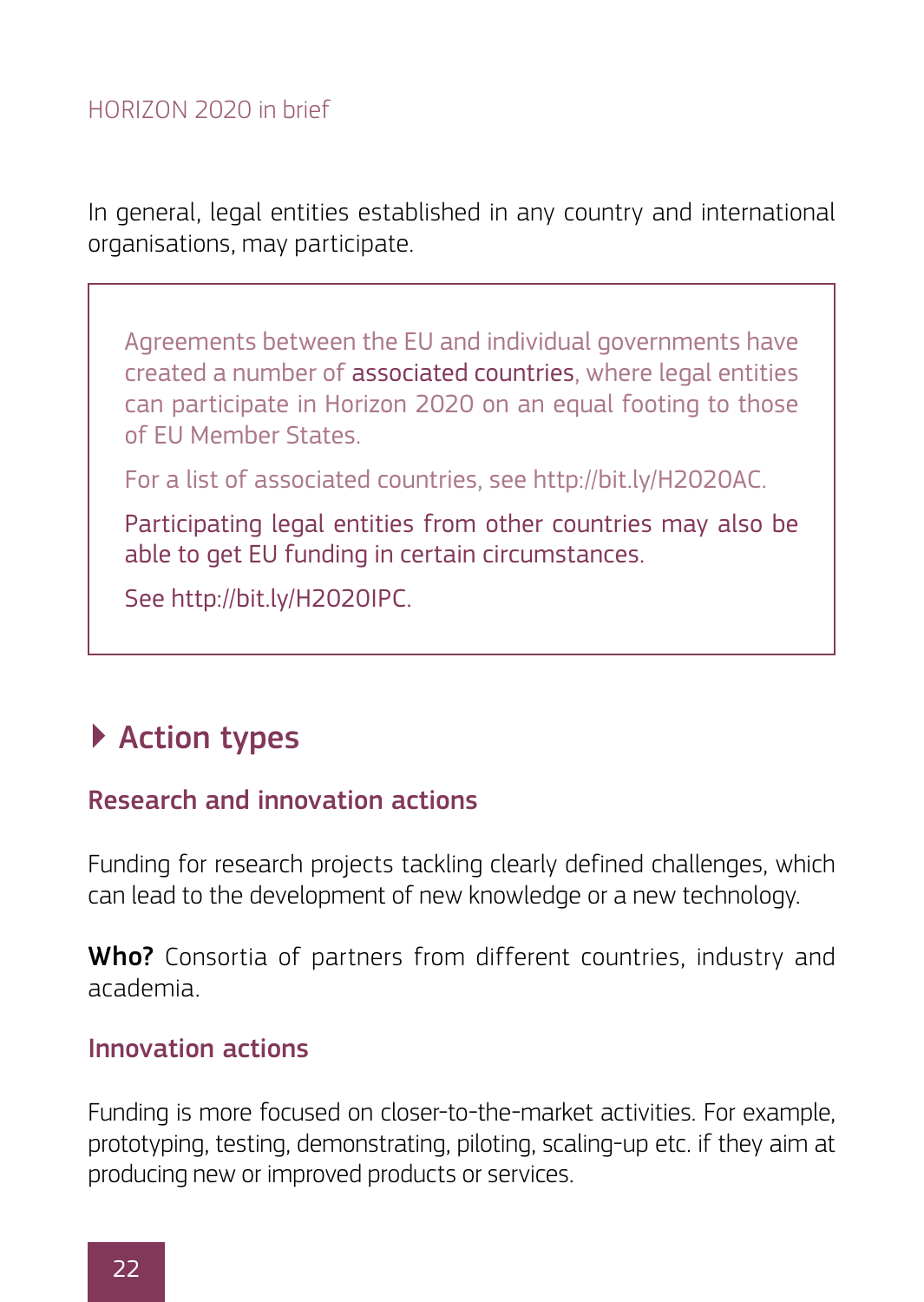## HOW IT WORKS



Who? Consortia of partners from different countries, industry and academia.

## Coordination and support actions

Funding covers the coordination and networking of research and innovation projects, programmes and policies. Funding for research and innovation per se is covered elsewhere.

Who? Single entities or consortia of partners from different countries. industry and academia.

## Frontier research grants – European Research Council

Funding for projects evaluated on the sole criterion of scientific excellence in any field of research, carried out by a single national or multinational research team led by a 'principal investigator'.

Who? The ERC funds excellent young, early-career researchers, already independent researchers and senior research leaders. Researchers can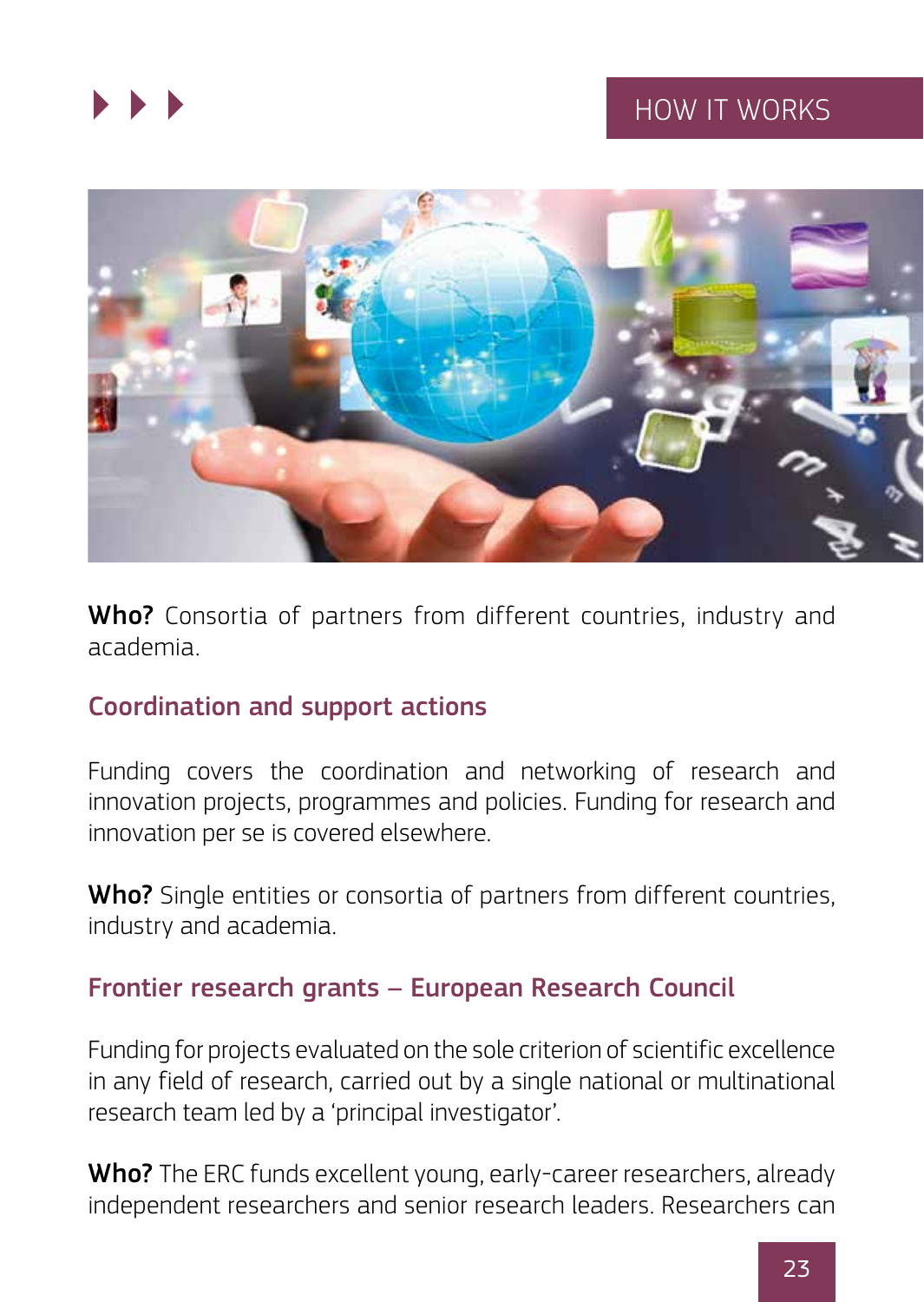## Horizon 2020 in brief

be of any nationality and their projects can be in any field of research.

## Support for training and career development – Marie Skłodowska-Curie Actions

Funding for international research fellowships in the public or private sector, research, training, staff exchanges.

Who? Early stage researchers or experienced researchers (of any nationality). technical staff, national/regional research mobility programmes.

## SME Instrument

This instrument is aimed at highly innovative SMEs with the ambition to develop their growth potential. It offers lump sums for feasibility studies, grants for an innovation project's main phase (demonstration, prototyping, testing, application development...); lastly, the commercialisation phase is supported indirectly through facilitated access to debt and equity financial instruments.

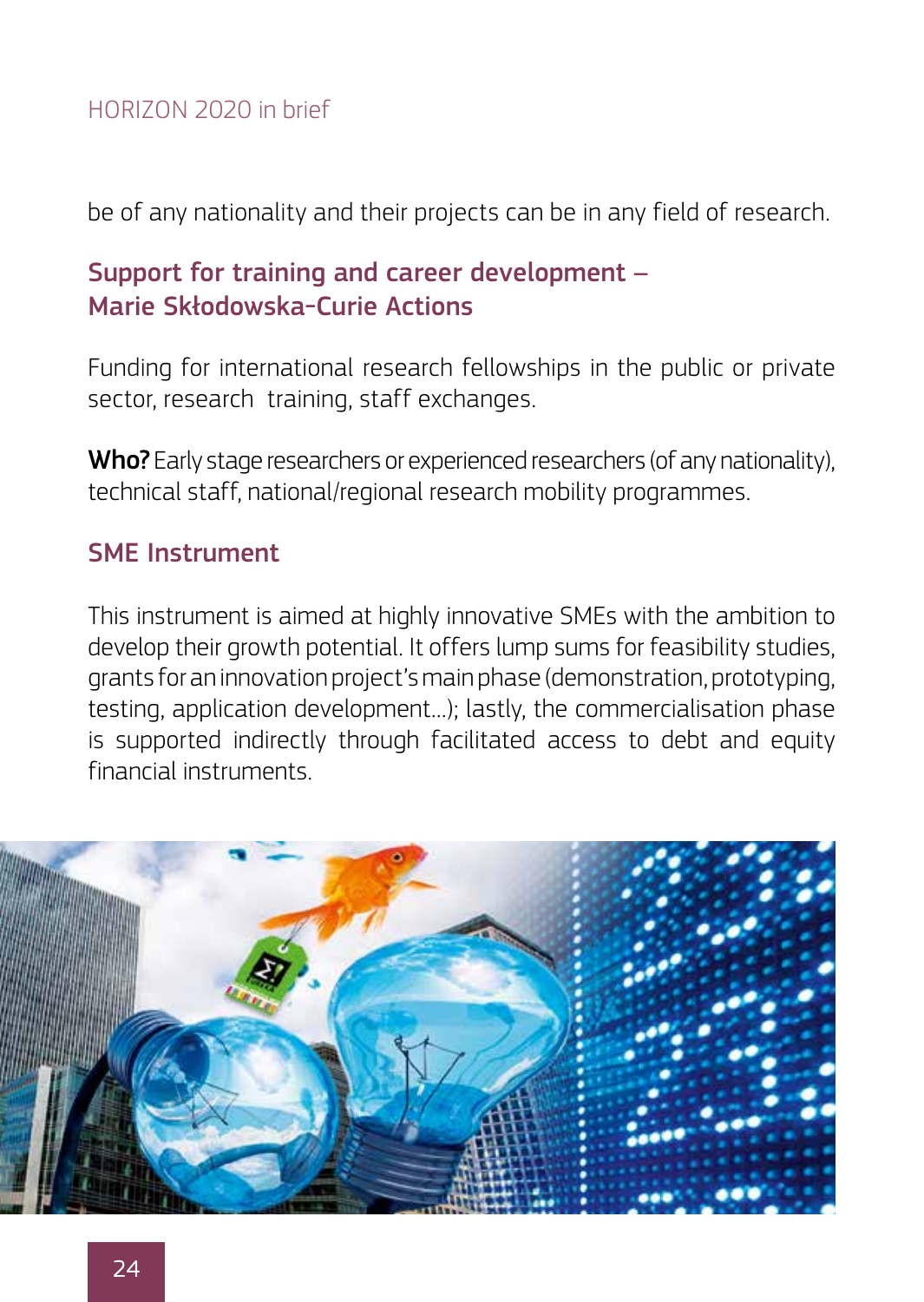

Who? Only SMEs can participate. Either a single SME or a consortium of SMEs established in an EU or Associated Country.

## Fast track to innovation

Funding is due to start in 2015 as a pilot action. Continuously open, innovator-driven calls will target innovation projects addressing any technology or societal challenge field. The pilot action will undergo an in-depth assessment half-way through Horizon 2020.

Who? Industry, including SMEs, with a minimum of three and maximum of five partners and a maximum EU contribution of €3 million per project.

## ▶ Funding rates

In Horizon 2020 there is one single funding rate for all beneficiaries and all activities in the research grants. EU funding covers up to 100% of all eligible costs for all research and innovation actions. For innovation actions, funding generally covers 70% of eligible costs, but may increase to 100% for non-profit organisations. Indirect eligible costs (e.g. administration, communication and infrastructure costs, office supplies) are reimbursed with a 25% flat rate of the direct eligible costs (those costs directly linked to the action implementation).

## ▶ Checks and audits

Only coordinators in projects requesting funding from the Union of €500000 or more will be subject to a financial viability check, in which they must prove that they have the resources to implement the project.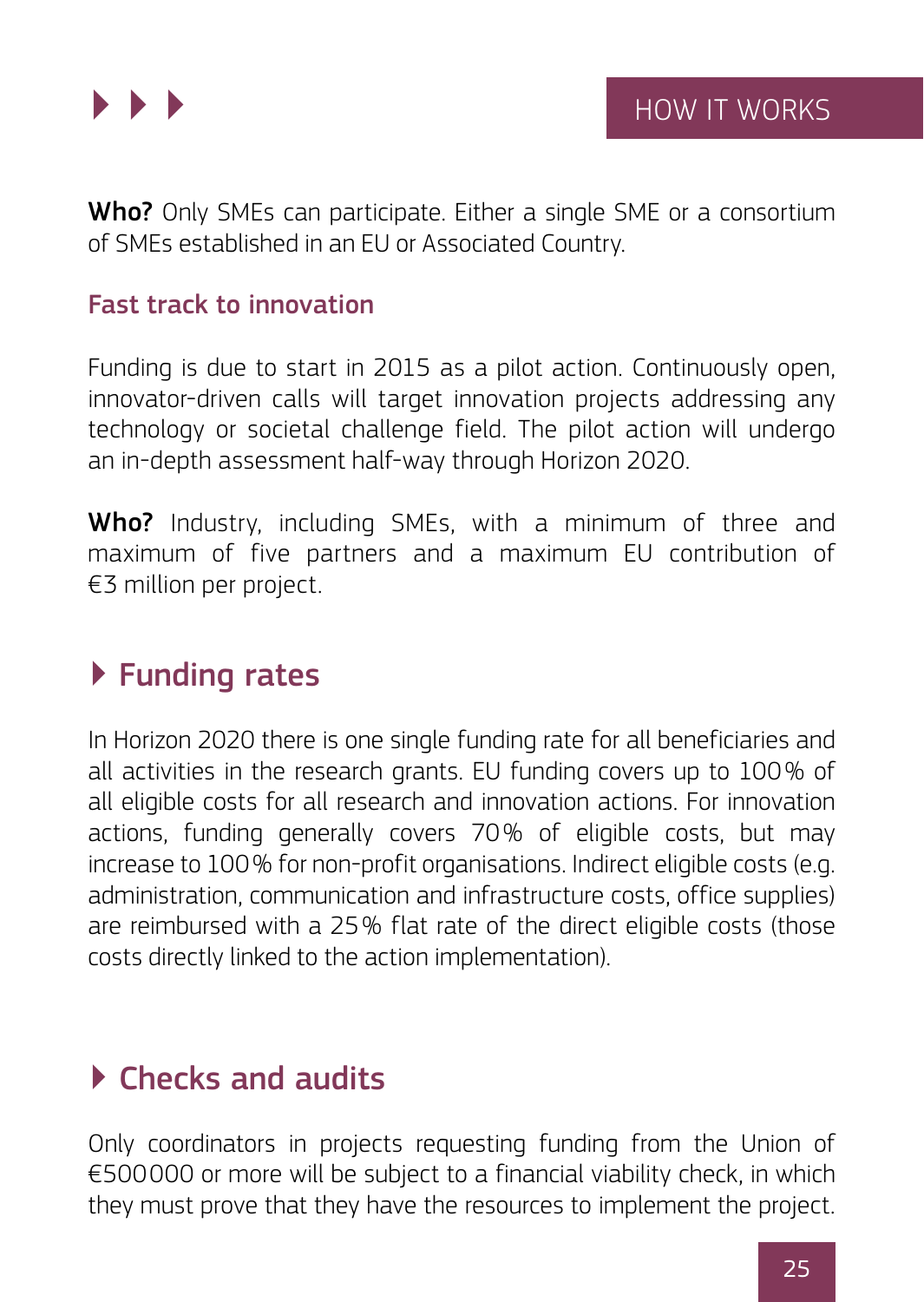The European Commission audits project participants up to two years after payment of the balance. The audit strategy is focused on risk and fraud prevention.

## ▶ Access rights

Access rights are a right to use results or background of another participant in a project.

Access rights are enjoyed by participants to implement the project or exploit their results, by the EU for non-commercial policy purposes, and by Member States in the area of Secure Societies for non-commercial policy purposes.

## ▶ Sharing results while protecting IPR

Each participant must disseminate the results it produces – and therefore owns – as early as possible. Exceptions only apply to protect intellectual property rights (IPR), security or legitimate interests.

When publishing results in scientific publications, open access to the publication must be ensured. This guarantees that research results funded by EU taxpayers are available for free to everyone.

IPR belongs to the team that generates the results. In very specific circumstances, joint-ownership may apply. Once results have been generated the joint owners may agree on a different ownership system.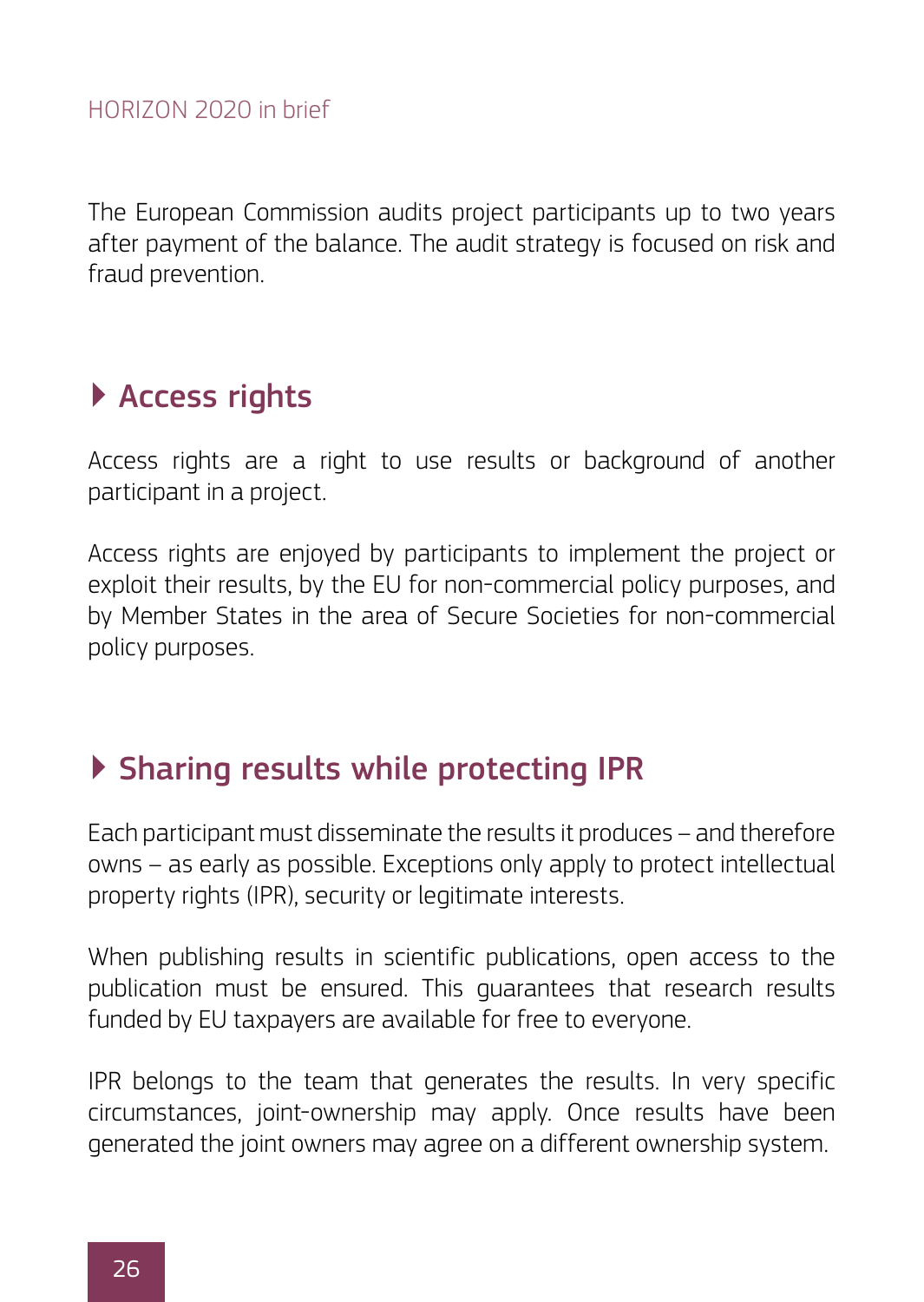## HOW IT WORKS





## ▶ Ethics and research

Ethics is an integral part of research and a driver for research excellence. All activities funded under Horizon 2020 shall comply with ethical principles and relevant national legislation. The ethical principles include the need to avoid breaches of research integrity, in particular any form of plagiarism, data fabrication or falsification.

## ▶ Other sources of funding through Horizon 2020

Through partnerships, Horizon 2020 will develop closer synergies with national and regional programmes, encourage greater private investment in research and innovation, and pool Europe's resources to tackle the biggest challenges.

Over seven years, EU funding of €8 billion will attract €10 billion from the private sector and another €4 billion from EU countries. Most of the funding will go to Joint Technology Initiatives (JTIs). These are run as joint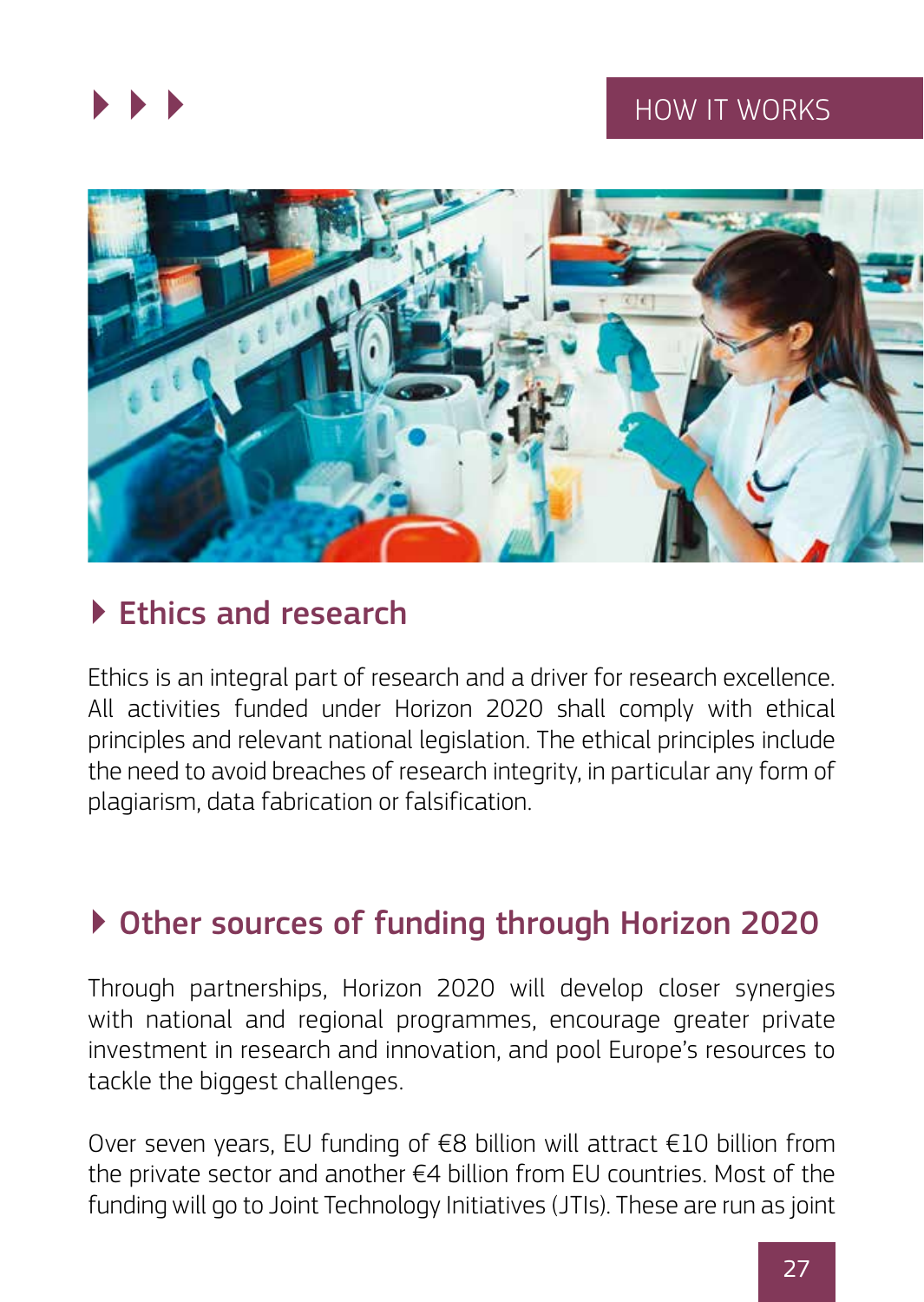undertakings and organise their own research agenda. JTIs are active in a number of areas of strategic importance for the EU: innovative medicines; fuel cells and hydrogen; cleaner, quieter aircraft; bio-based industries; and electronics manufacturing. An updated list can be found on this webpage http://bit.ly/H2020Partners

Public-Public Partnerships also allow public sector organisations in EU Member States to draw up joint research programmes. Areas covered include: support for high-tech SMEs; new treatments for poverty-related diseases; new measurement technologies; and technologies empowering the elderly and disabled to live safely in their own homes.

## Programme co-fund

The main purpose of Programme co-fund actions is to supplement individual calls or programmes. For example:

- X Calls for proposals between national research programmes (ERA-NET co-fund);
- **K** Calls for tenders for Pre-Commercial Public Procurements or Public Procurement of Innovative solutions (PCP-PPI co-fund);
- X Mobility programmes (Marie Skłodowska-Curie co-fund).

## European Institute of Innovation and Technology (EIT)

The EIT integrates higher education, research and innovation through the 'Knowledge and Innovation Communities' (KICs) to generate new approaches towards innovation, trigger sustainable growth and competitiveness and promote entrepreneurship. These innovative partnerships must have a long-term vision of at least seven years, and be run with business logic following a results-oriented approach with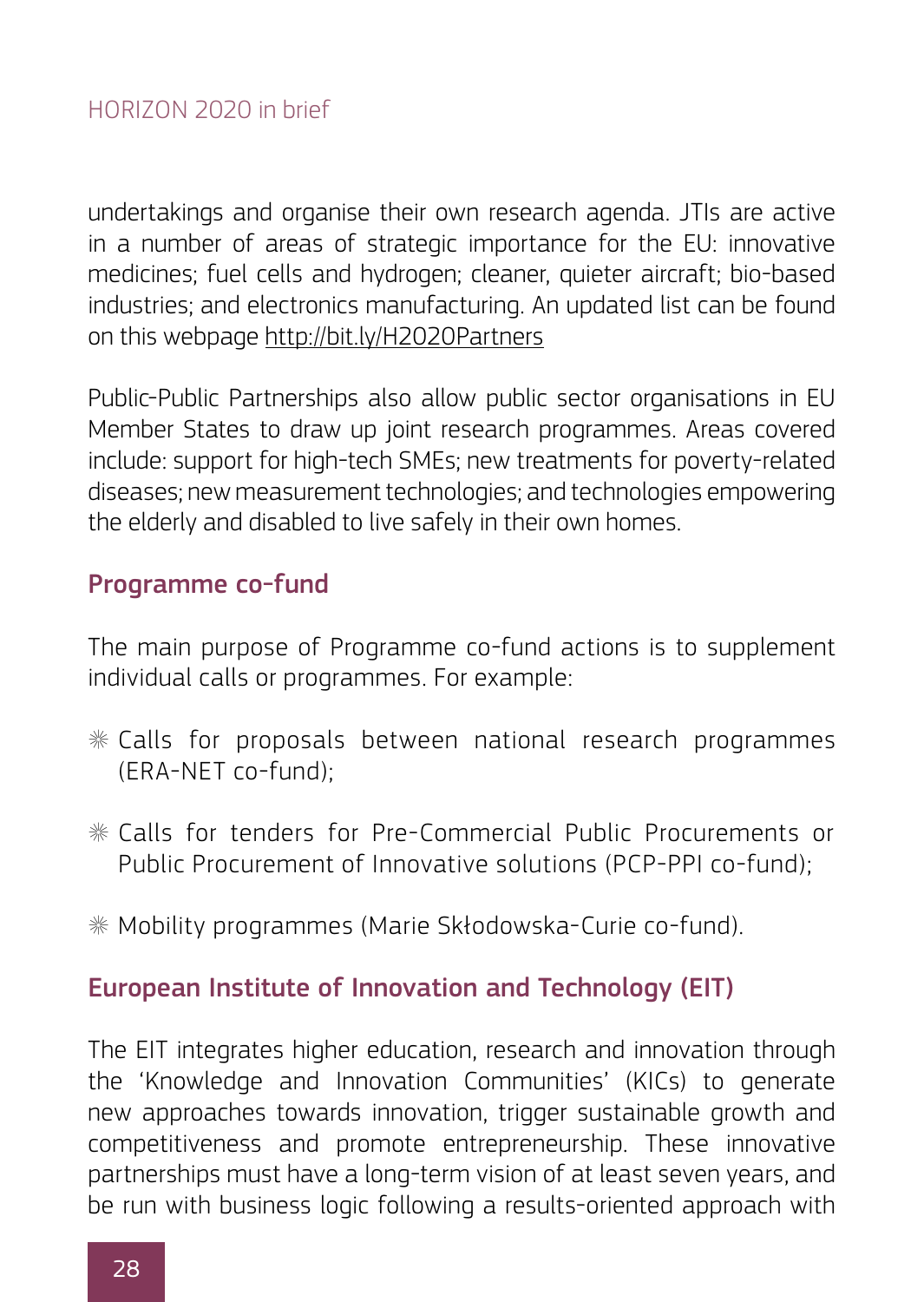## **HOW IT WORKS**



clear objectives and a focus on achieving economic and social impact to become global players.

## For further information: http://eit.europa.eu/

## Funding: €2.711 billion

Who? Consortia representing research, education and innovation/ business.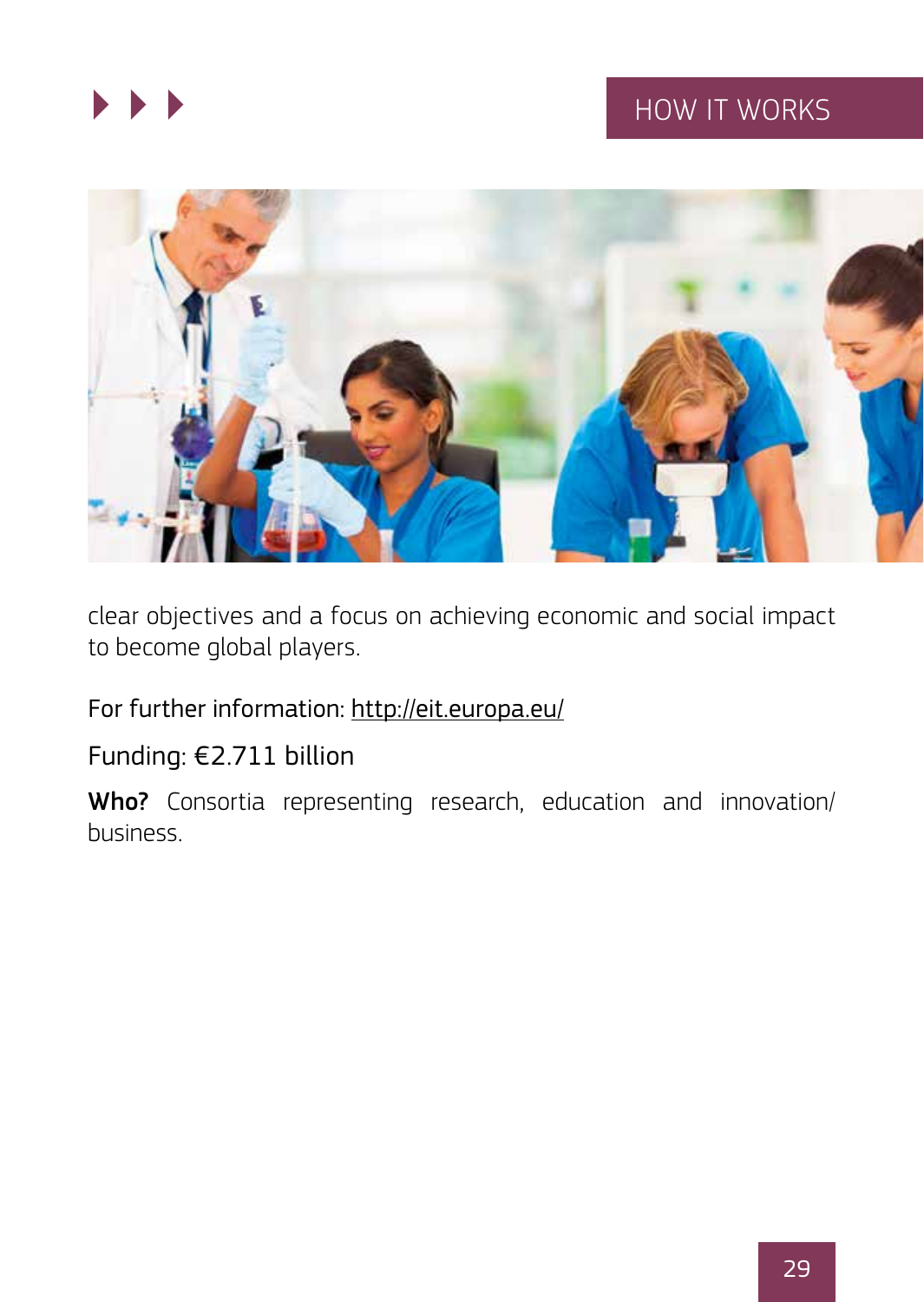# Thinking European - and globally  $\mathbb S$  Thinking European – and globally

HORIZON 2020 in brief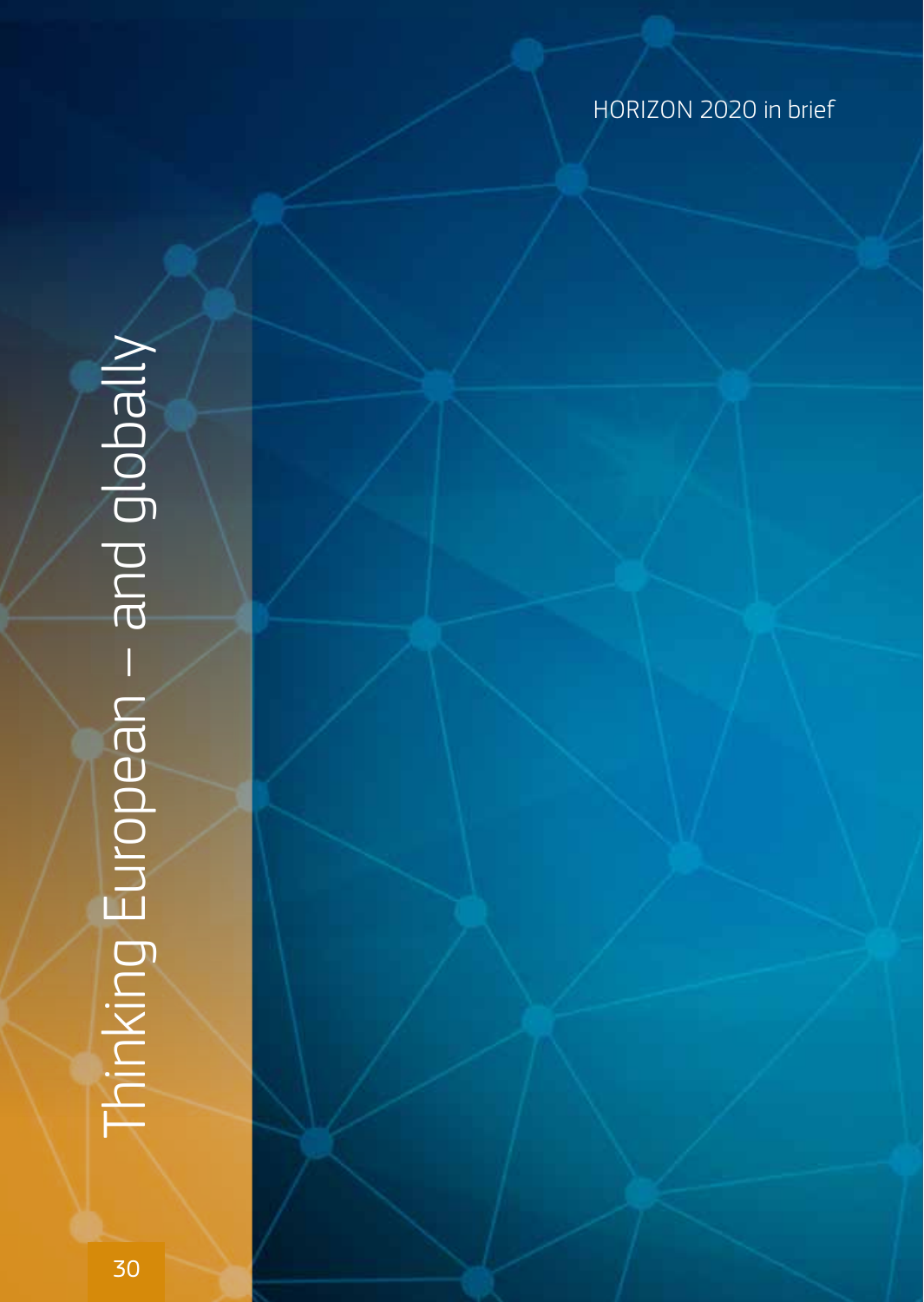

## ▶ Borderless research

If Europe is to find solutions to societal challenges while boosting growth and competitiveness, it needs a fully functioning network of research excellence – a Furopean Research Area (FRA). This single market for knowledge, research and innovation is being developed with the aid of EU funding and is helping researchers, their knowledge and results to circulate freely across Europe.

The ERA guarantees that knowledge and ideas are shared across Europe, reducing the risk of wasting money on duplicating research – scientists in different European labs carrying out the same research simultaneously. This coordinated approach – encouraged by Horizon 2020 – helps to ensure that every euro spent on research is invested strategically.

## ▶ Open to the world

In line with the Union's strategy for international cooperation in research and innovation, Horizon 2020 is open to the participation of researchers from across the world. As more research and innovation is performed in international partner countries, it is crucial that Europe is able to access the best researchers and research centres worldwide. Not only does this provide sources of new ideas and expertise, it is also important to ensure that European researchers are able to collaborate worldwide with the best in the field.

Targeted international cooperation activities are included in the societal challenges, enabling and industrial technologies and other relevant parts of Horizon 2020. The areas and partners for cooperation are identified in the relevant Work Programme.

For more information on who is eligible, see p.20.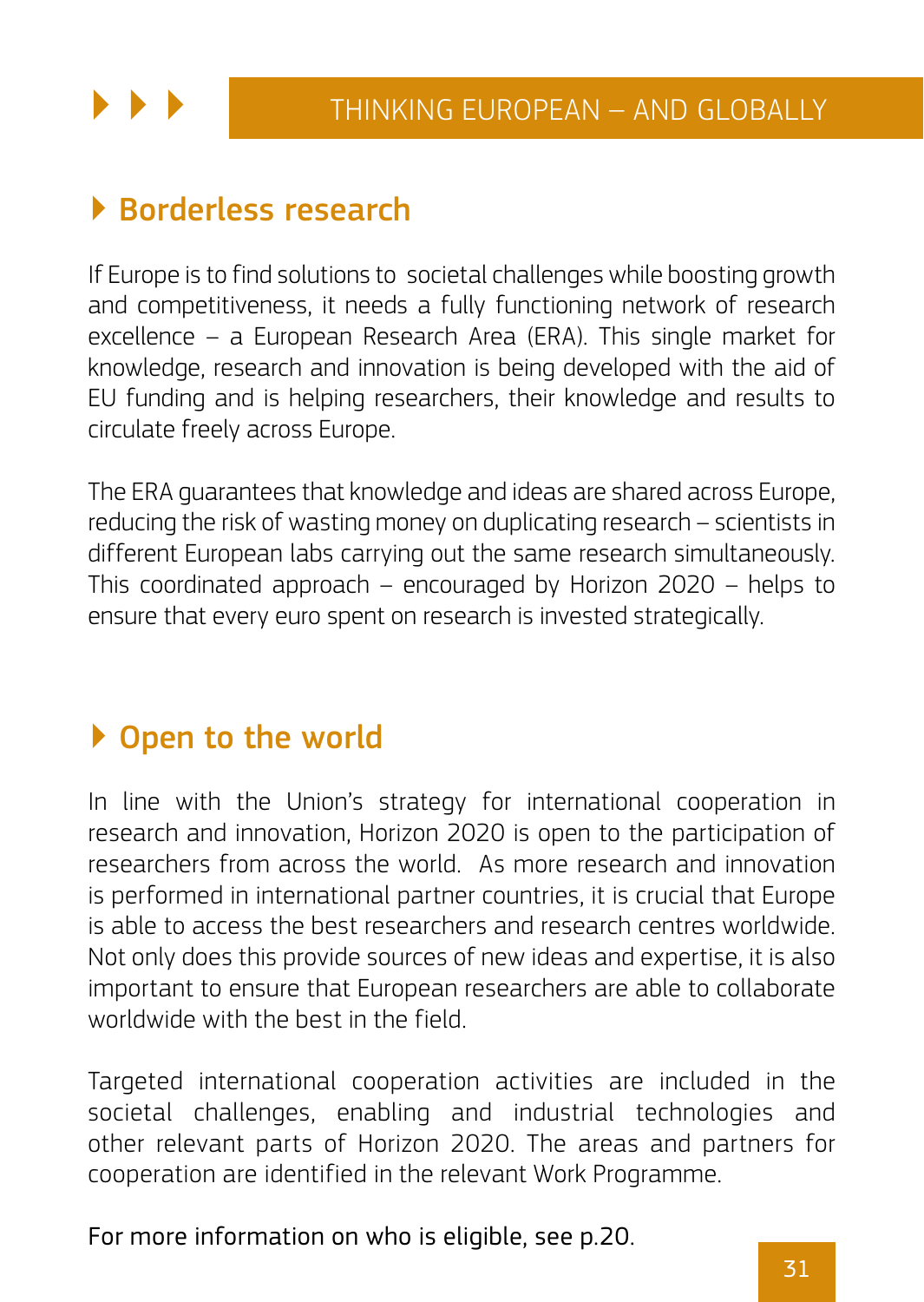## How to apply  $\forall$  How to apply

Horizon 2020 in brief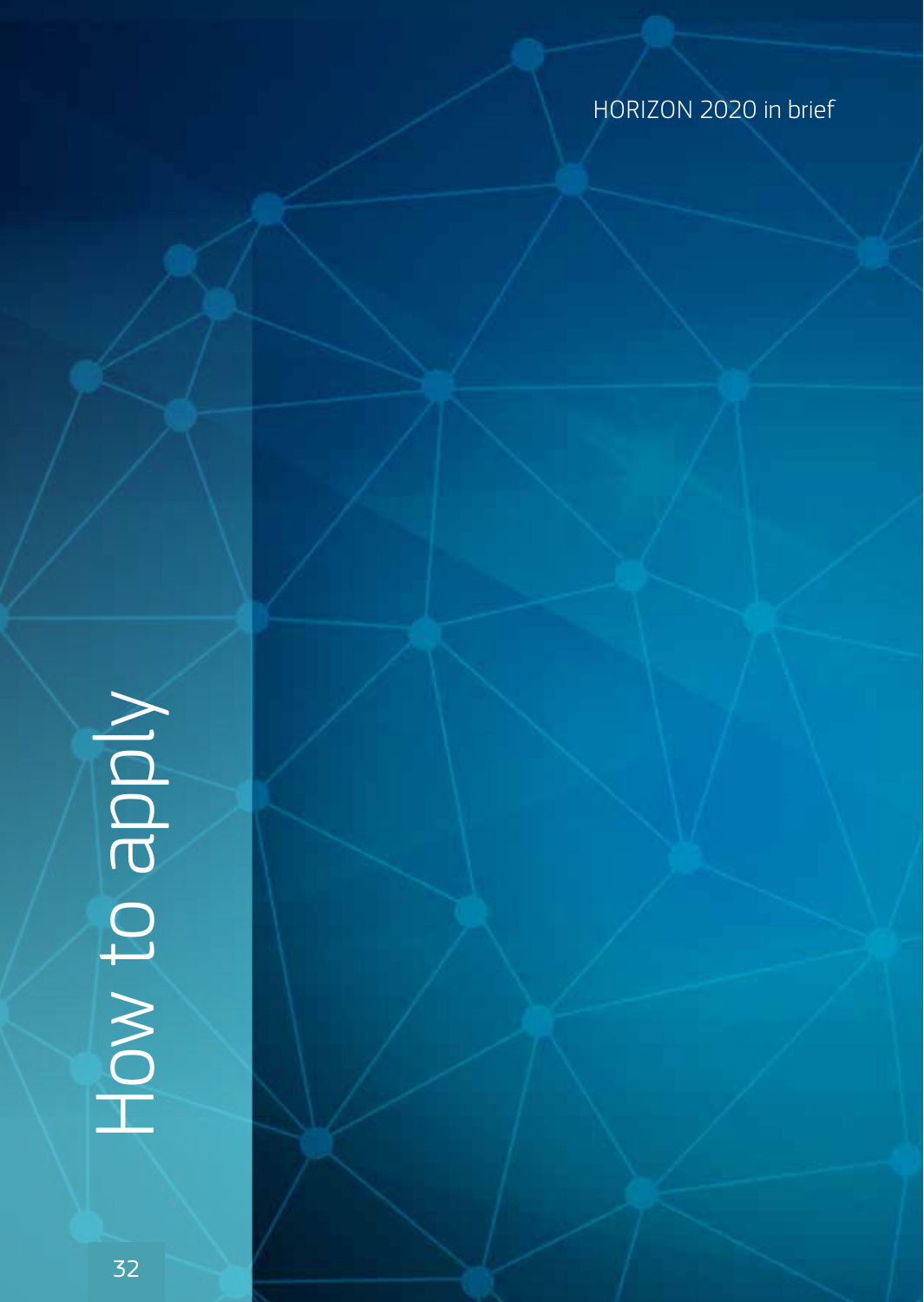

Work programmes announce the specific research and innovation areas that will be funded. They are accessible through the Participant Portal (http://bit.ly/H2020PP) and indicate the timing of forthcoming Calls for Proposals. When ready each Call gives more precise information on the research and innovation issues that applicants for funding should address in their proposals.

Although details on all Calls can also be found in the EU's Official Journal, the Participant Portal goes further. It provides easy-to-follow guidance and all the tools needed to apply for funding and manage projects throughout their lifecycle. It covers every type of research and innovation action.

National Contact Points (http://bit.ly/H2020NCP) also provide a wealth of information and individual guidance on Horizon 2020. There is at least one in every EU country and some in other countries.

Specific questions can also be sent to the online Research Enquiry Service http://ec.europa.eu/research/enquiries.

## Submitting a proposal

Proposals must be submitted before the deadline of the relevant Call. The Participant Portal provides clear instructions. The system is simpler than ever – no more paper! All proposals must be submitted online only.

## Finding partners

Many Calls require a team to have at least three partners. The Participant Portal partner search function helps to identify potential partners with particular competences, facilities or experience.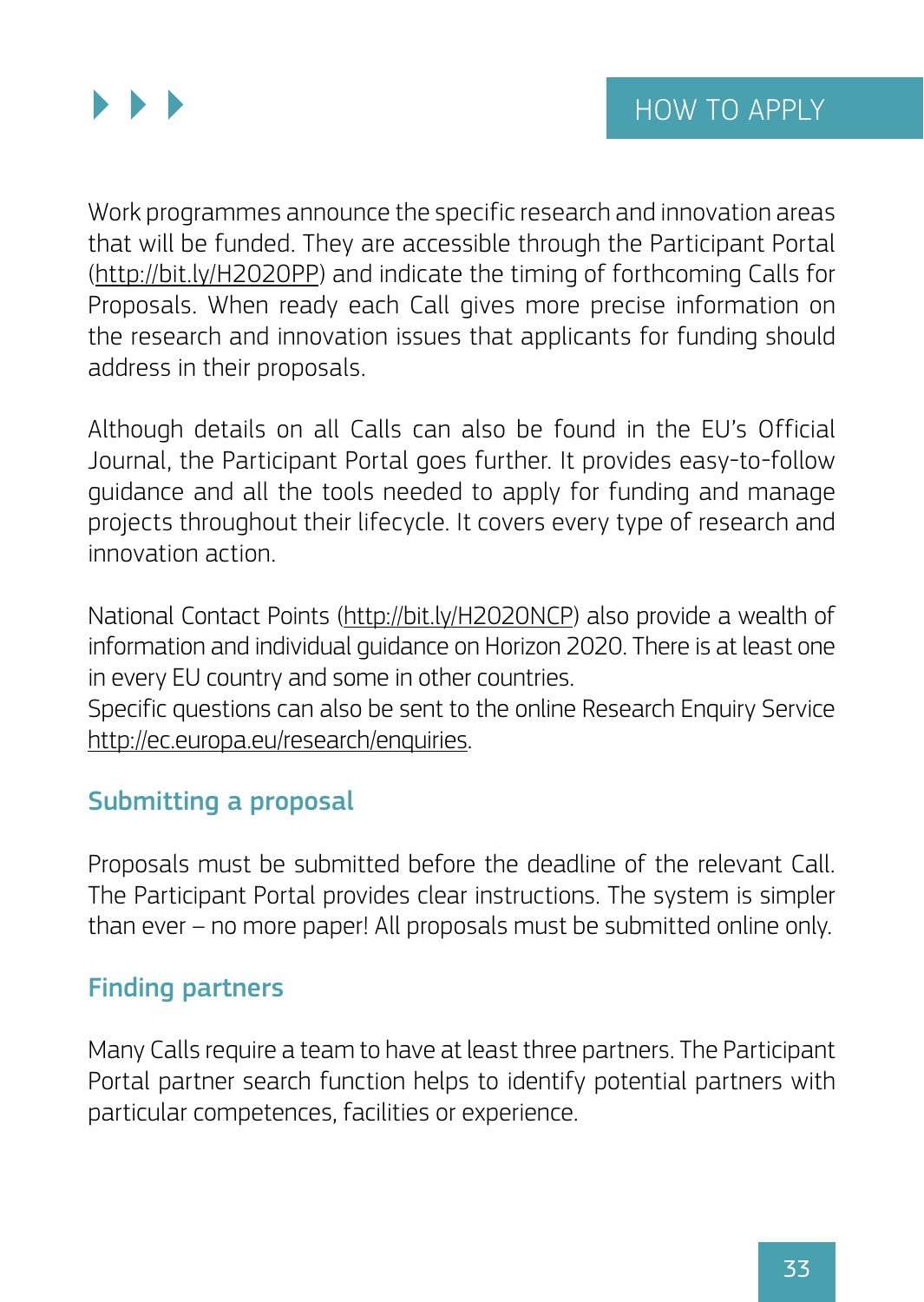Horizon 2020 in brief

## Evaluation by experts

After the deadline passes, each proposal is evaluated by a panel of independent experts in the areas covered by the Call. The expert panels score each proposal against a list of criteria (see http://bit.ly/H2020Eval). On that basis, the best proposals are selected for funding.

## Grant agreement

Once a proposal passes the scientific evaluation stage (duration five months), applicants are informed about the outcome. For the proposals which are selected for funding, the European Commission then draws up the grant agreement.

The time limit for signing the grant agreements is generally three months.

The grant agreement confirms the description of the research and innovation activities that will be undertaken, the project duration and budget, rates and costs, rights and obligations, division of roles, rules on suspending and terminating projects, and more.

Then the project can begin!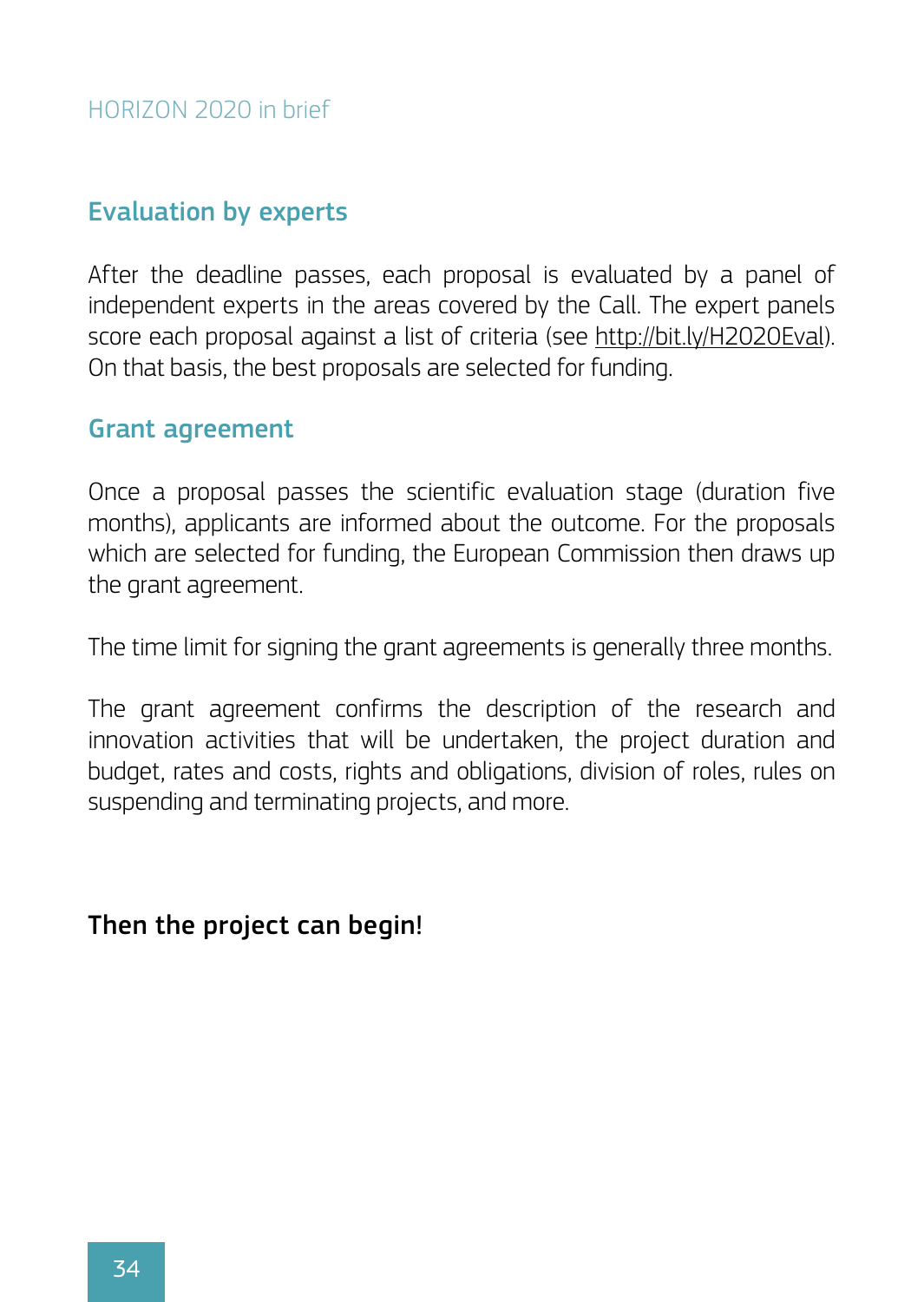

HOW TO APPLY

## HORIZON 2020 Budget (in current prices 2013)



## Useful links:

## Participant Portal

http://bit.ly/H2020PP

## Helpdesk

http://ec.europa.eu/research/enquiries

Learn more about Horizon 2020 http://ec.europa.eu/horizon2020

National contact Points (NCPs): http://bit.ly/H2020NCP

Enterprise Europe Network: http://een.ec.europa.eu/

Register as an expert: http://bit.ly/H2020Experts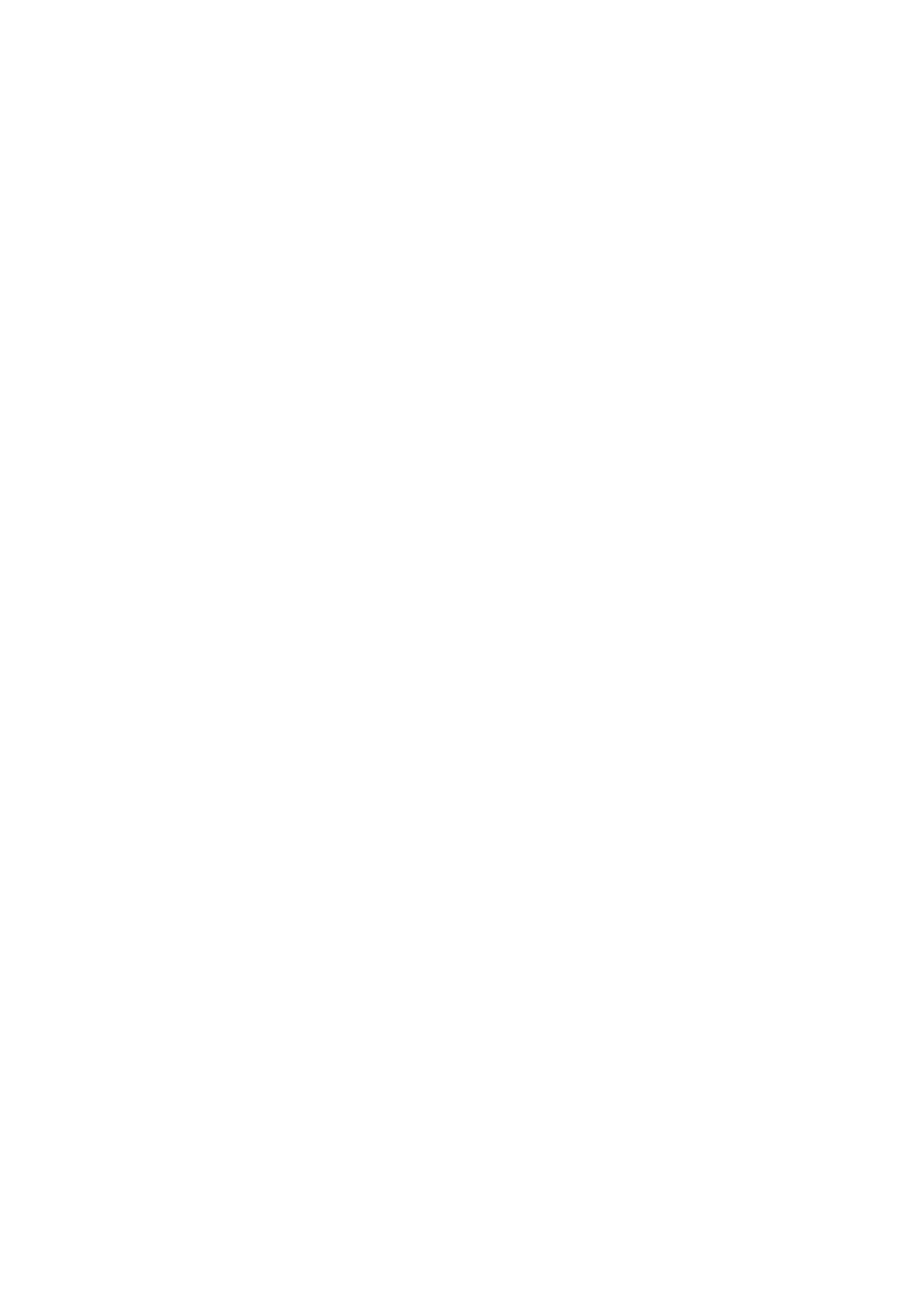## HOW TO OBTAIN EU PUBLICATIONS

## Free publications:

- one copy: via EU Bookshop (http://bookshop.europa.eu);
- more than one copy or posters/maps: from the European Union's representations (http://ec.europa.eu/represent\_en.htm); from the delegations in non-EU countries (http://eeas.europa.eu/delegations/index\_en.htm); by contacting the Europe Direct service (http://europa.eu/europedirect/index\_en.htm) or calling 00 800 6 7 8 9 10 11 (freephone number from anywhere in the EU) (\*).

(\*) The information given is free, as are most calls (though some operators, phone boxes or hotels may charge you).

## Priced publications:

• via EU Bookshop (http://bookshop.europa.eu).

## Priced subscriptions:

• via one of the sales agents of the Publications Office of the European Union (http://publications.europa.eu/others/agents/index\_en.htm).

European Commission

## HORIZON 2020 in brief

Luxembourg: Publications Office of the European Union

 $2014 - 36$  pp.  $- 10.5 \times 14.8$  cm

ISBN 978-92-79-33057-5

doi: 10.2777/3719